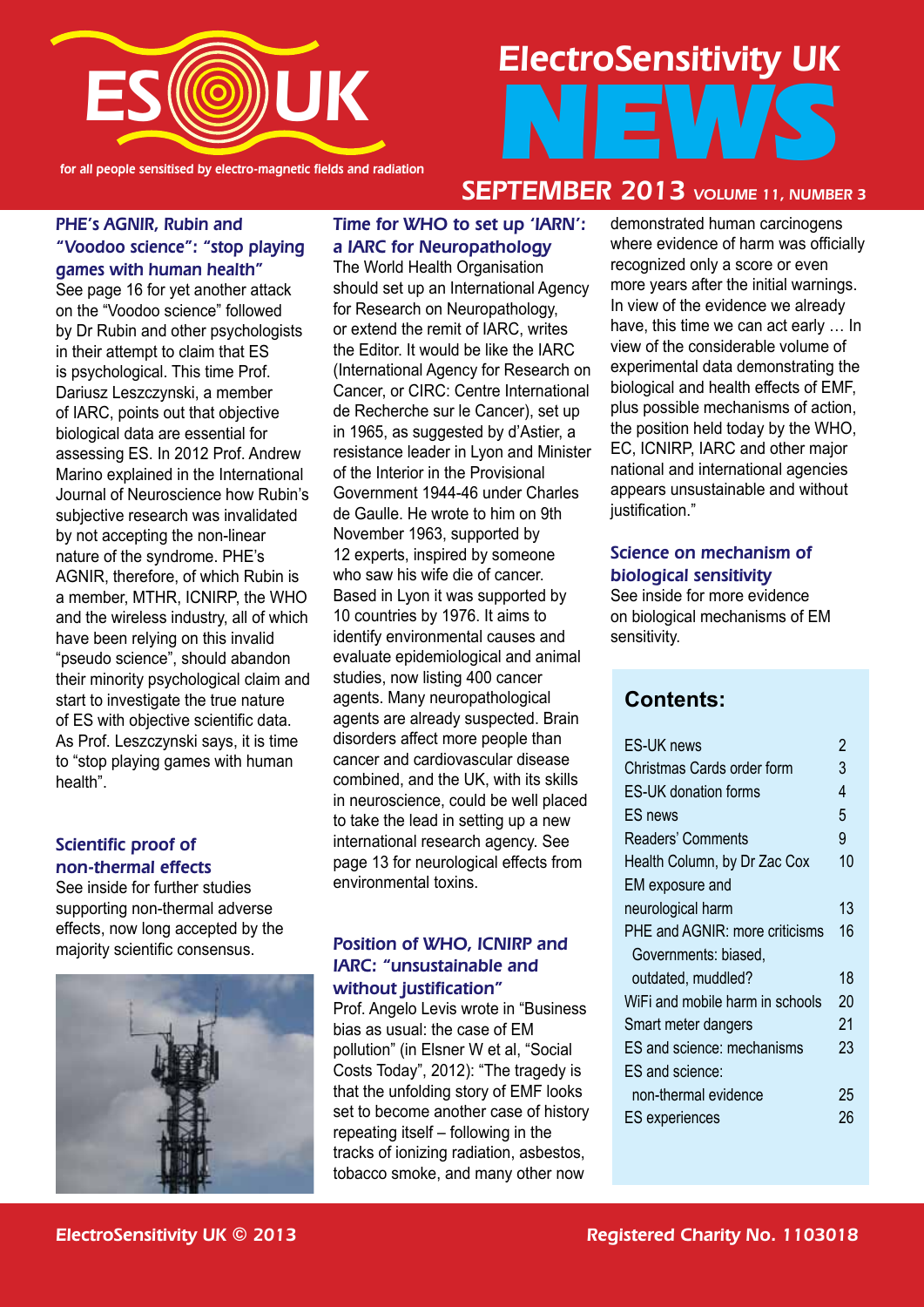# **ES-UK** *NEWS*



#### Thanks to volunteers

Many thanks again to our tireless volunteers trying to help the increasing numbers suffering from ES and to those informing doctors and officials about the nature of ES.

#### Growing difficulties for multiple disabilities: central resource base needed

A growing problem referred to ES-UK is where people suffer from a combination of environmentally disabling conditions. See under ES Experiences for one such case. Such situations require an overview from a central organization which can help social workers, councils, housing officers, solicitors, carers, care homes, NHS employees and doctors to understand the complex variety of needs required. This particularly applies to housing or care conditions. A central organization within the Department of Health would be best placed to provide this overview and resource base, rather than numerous individual charities and support groups.

#### Donating postage stamps

ES-UK is now registered with www.fundraisingstamps.com. For each kilo of stamps the charity receives £10. Send any UK or foreign stamps, used or unused, with the backing paper trimmed to under 1 cm around the edge but without damaging the perforations on the stamp, to: ES-UK, 35 Wrecclesham Road, Farnham, **Surrey** GU9 8TY

#### The tide is beginning to turn

More and more people are becoming aware of the nonthermal low-level biological effects of EM exposure. This is happening in medicine, education, academic research and even parts of the UK government, although progress is still very slow, especially when parts of industry and government do not keep up to date with the science or deny that there are medical problems.

#### Employment tribunal award

#### There is news of a UK

employment tribunal responding positively to a person who lost their job through ES although not realising the cause until afterwards. The tribunal decision avoided referring to ES but accepted the relevant evidence.

#### Donations to ES-UK

Many thanks to those who have been able to make small or large donations to ES-UK. Your generosity has been most encouraging. It is enabling the charity to press ahead with plans for research and conferences. See page 4 for forms.

#### Christmas Cards

See page 3 for ordering ES-UK Christmas Cards.

#### Warning of EM risks at work

The Enterprise and Regulatory Reform Act amends the Public Interest Disclosure Act of 1988, to protect employees raising concerns about malpractice at work. Malpractice includes endangering the health and safety of any person or damage to the environment. An employee cannot be threatened or penalized

because they have made a qualifying disclosure but there must be 'public interest'.

#### Anyone suspect their boiler?

From Guy Hudson: "I have had two ES clients who are convinced that their boiler caused symptoms. In one case after a new electronic control unit was fitted, and another after a new boiler was fitted. It does not seem to be the ignition circuit, but while the boiler is running with the flame and pump in operation. I want to understand this more and compare experiences. Please contact guy@ben-e.co (no 'm' at the end of the email address)."



#### Assault from other people's WiFi and mobile phones

See ES Experiences for how seriously the police can take an EM assault on an ES person. The Criminal Injuries Compensation Authority changed its scheme rules in November 2012. Compensation is awarded only if the physical or mental injury is more than 'very minor'. See the Guide of 28th June 2013, which includes tinnitus etc. Rules for funding of Personal Injury Claims changed on 1st April 2013.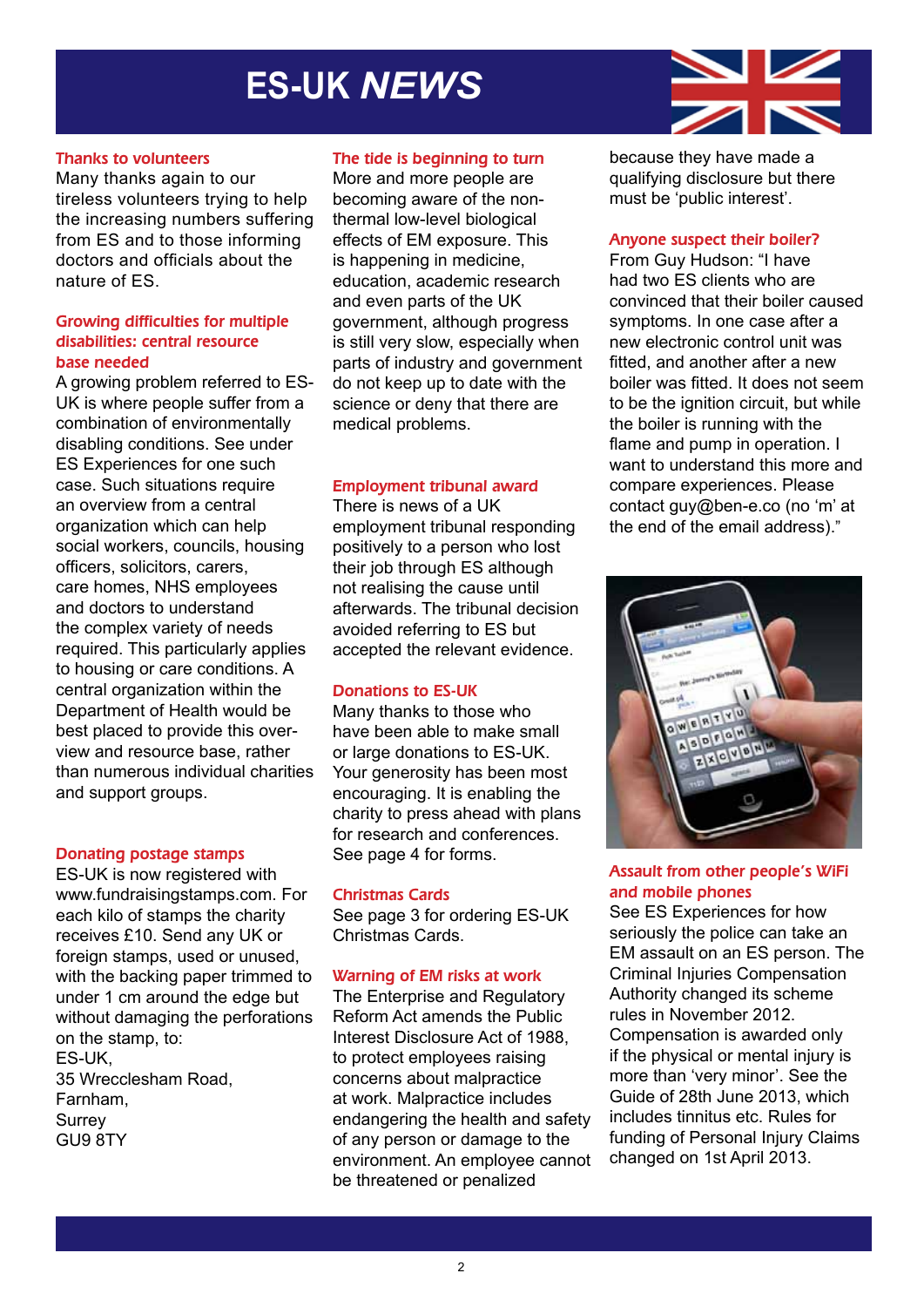Glendevon, Perthshire Printed and part-sponsored - www.flavell.com all proceeds to ES UK

#### **www.es-uk.info**

post: BM Box, ES-UK, London, WC1N 3XX tel: 0845 643 9748 email:enquirers@es-uk.info

Registered Charity No. 1103018

To advance the education of the general public in all areas relating to electrosensitivity.

To promote and protect the health of sufferers of electrosensitivity in the United Kingdom through the provision of support, education and practical advice.

ElectroSensitivity UK aims:



# **This year**

**- Help promote the challenges of electrosensitivity with ES-UK Christmas cards**



ES-UK c/o Brian Stein, Bradgate Bakery, Madeline Road, Beaumont Leys, Leicester, LE4 1WX.

All orders must be received by Friday 25th October. It is hoped that cards will be dispatched during November.

All profits to ES-UK - Printing part funded by Gordon Flavell - Admin and packing sponsored by Brian Stein



I enclose a cheque made payable to ES-UK for £ .................................. You can also pay on the website with Paypal, and send your details to: cards@es-uk.info.

| Cards are finished size of A6 (148x105mm)<br>with quality 350gm card and white envelope<br>Sold in packs of 10 | Name.                                                      |
|----------------------------------------------------------------------------------------------------------------|------------------------------------------------------------|
|                                                                                                                | <b>Address</b>                                             |
| 1 pack - £6.40                                                                                                 |                                                            |
| 2 packs - £9.55                                                                                                |                                                            |
| 3 packs - £12.95                                                                                               |                                                            |
| 4 packs - £15.95                                                                                               |                                                            |
| 5 packs - £19.45                                                                                               |                                                            |
| sent to you by 2nd class post within the UK                                                                    |                                                            |
| Text inside the card reads                                                                                     |                                                            |
| Wishing you a                                                                                                  |                                                            |
| Merry Christmas                                                                                                | Tel                                                        |
| and a                                                                                                          |                                                            |
|                                                                                                                | Please help by writing clearly - especially your post code |
| Happy New Year                                                                                                 |                                                            |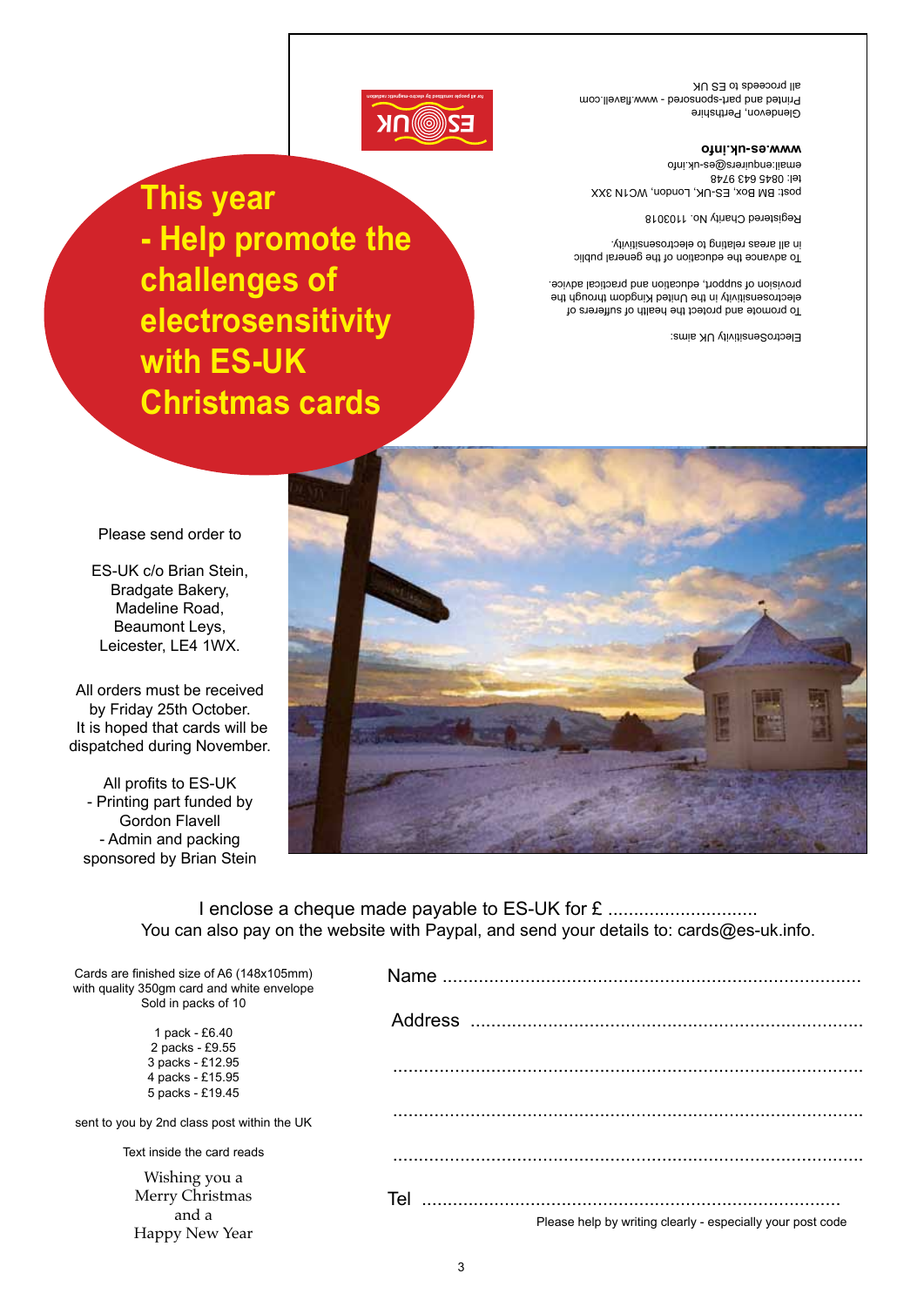Please return to: BM Box ES-UK, London WC1N 3XX, UK

# **ElectroSensitivity UK**

Registered Charity No 1103018

#### **Please tick as appropriate:**

I enclose

a cheque for £\_\_\_\_\_\_\_\_\_\_\_\_\_\_ made payable to ES-UK

a standing order (see form below)

I would like to receive more information on legacy gifts

Please send me a receipt for this donation.

By not electing this option you will save the charity resources for more valuable work.

#### **GIFT AID DECLARATION**

Please treat this and all subsequent donations I make to ES-UK from the date of this declaration as Gift Aid donations.

#### **STANDING ORDER AUTHORITY**

If you wish to establish a regular standing order (monthly/annually) in favour of ES-UK, please instruct your bank quoting your name and insert the appropriate details (available from ES-UK by letter or email):

| Quote ref ES-UK SO/2013/your name                                                                                                                                                                                              |  |
|--------------------------------------------------------------------------------------------------------------------------------------------------------------------------------------------------------------------------------|--|
| the sum of $\mathbf{E}$ (figures) (words)                                                                                                                                                                                      |  |
| on the and thereafter day of and the control on the control on the control on the control on the control of the control on the control of the control of the control of the control of the control of the control of the contr |  |
| (please tick as appropriate) _______ Monthly ______ Annually                                                                                                                                                                   |  |
| Please send me a receipt for this donation.                                                                                                                                                                                    |  |

By not electing this option you will save the charity resources for more valuable work.

Thank you. Your contribution will make a difference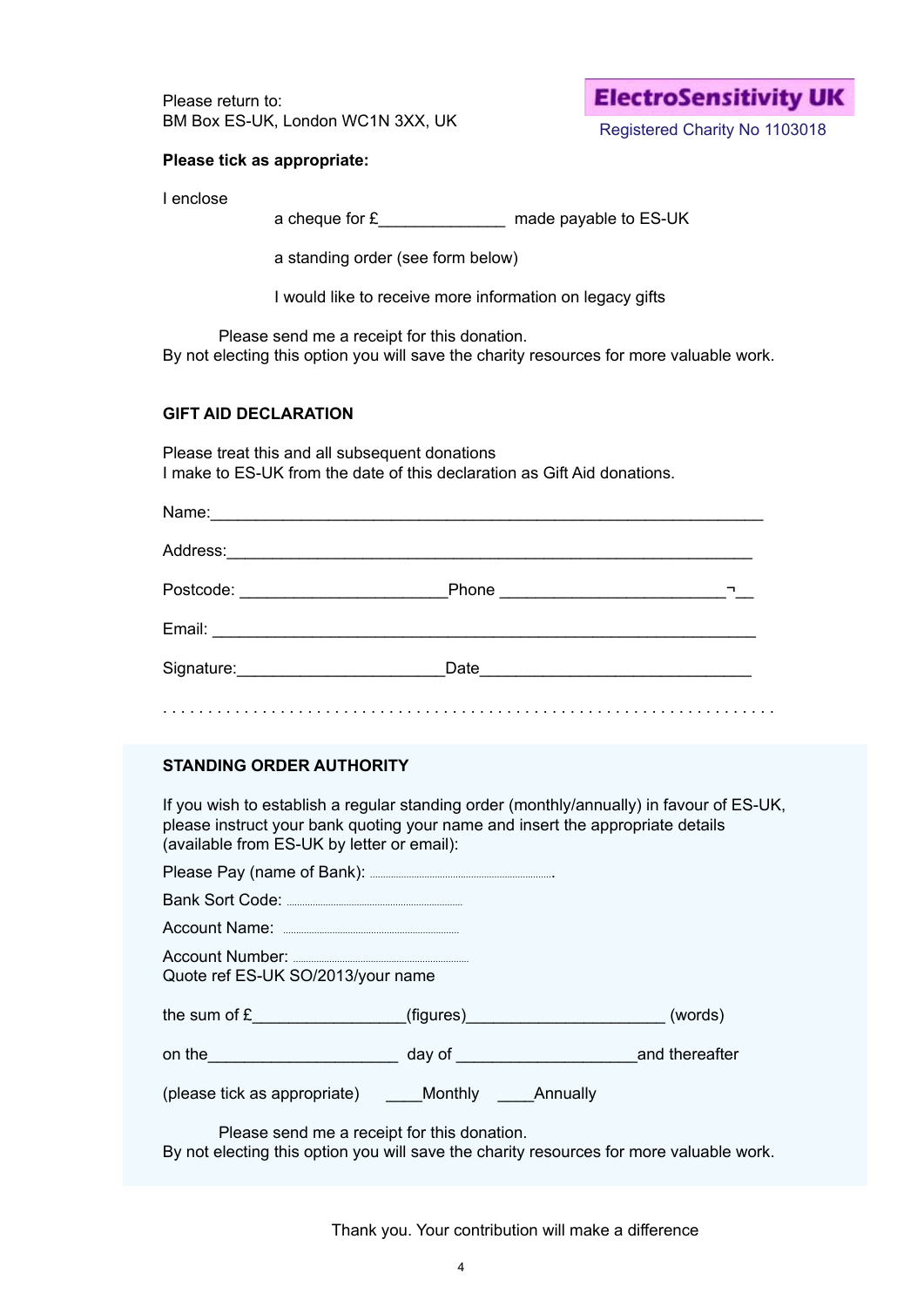# **ES** *NEWS*

# **Problems from a computer disc hard drive**

Ryan writes: "I have had my shielded laptop since 2009 and until now it has never caused me problems. However, within the last few weeks I have noticed a burning sensation on my face and headaches. I tried using the laptop from some distance away and still got sensations. I was puzzled why I wasn't reacting to an unshielded 15" flat screen TV the same distance away. I realised that it must be the spinning discs inside the hard drive. I had linux ubuntu (an alternative to Windows) installed on a USB flash stick. When I booted up into the USB stick I had no reaction. I have now bought a Solid State Drive (SSD) which uses flash memory for my laptop and does not have these spinning discs inside. I now don't have any reactions and can use my laptop again."

[Some new laptops now come with a SDD. Most traditional hard drives use spinning discs: (DVD 4.7 in. (120mm) at 200-500rpm or faster), 3.5 in. (102mm) in desktops at 7,200-10,000rpm, 2.5 in. (70mm) in laptops and notebooks at 5,400-7,200rpm, and 1.8 in. (54mm) in iPods.]

# **European Citizens' Initiative: changes needed**

The PECCEM (Platforma Estatal Contra la Contaminacion Electro-Magnetica) website has an English version of the Madrid resolution of 29th June called "European Citizens' Initiative (Iniciativa Ciudadana Europea): 'Electromagnetic Radiation'". These five pages cover most aspects of the practical measures needed to start resolving the problem of harm from the high levels of EM exposure. Representatives of organizations from France, Portugal, Spain and Sweden planned action on the Council of Europe's Resolution 1815.

# **Conference in Spain**

There will be a conference in Spain on 23rd November 2013 with Dr. Olle Johansson, associate professor at the Karolinska Institute in Stockholm, Dr. Carme Valls i Llobet, a specialist in internal medicine and endocrinology and director of "Women, Health and Quality of Life" in Barcelona, Dr. E. Mayayo, pathologist at the faculty of medicine at the University Rovira i Virgili, Tarragona, Spain and Mr. J. Cortes, advocate.

# **ES effects: all masts should be over 300m away**

A questionnaire from 250 inhabitants near phone masts showed that most of the symptoms, such as nausea, headache, dizziness, irritability, discomfort, nervousness, depression, sleep disturbance, memory loss and lowering of libido, were statistically

significant for those <300m from masts. The study concluded: "It is suggested that cellular phone BTS antenna should not be sited closer than 300m to populations to minimize exposure of neighbors" (Shahbazi-Gahrouei D et al, Electromagn Biol Med., 2013).

## **No WiFi on wise BA**

BA's new aircraft will not have WiFi, according to the Daily Telegraph on 20th June.

# **Google's WiFi tracker with WiFi switched off**

Google's Android 4.3 operating system has a feature called "Scanning always available" which still scans for networks even when WiFi is turned off, according to the Daily Mail on 7th August. [Many location systems and apps are now causing sudden high spikes in EM pollution when groups like children or university students move rooms. Apple iPhone 4G IOS 6.1 apparently makes switching off the location system more difficult. – Ed.]

# **ES shielding, according to the BBC**

A BBC article on 1st July called "How to get away from everyday technology" included "radiationblocking" clothes from lessEMF.com, a company founded in 1996 in New York by Emil De Toffol, an engineering graduate and former dentist. He does not suffer himself, but he had heard from customers around the world "complaining of a variety of symptoms ranging from headaches and irritability to tinnitus and cardiac issues." He said a certain percentage of the population is made quite ill. "Most popular tends to be shielding for the head – particularly for when people are sleeping." The article also featured Faraday cages and paint made in Japan in 2009 to block out WiFi radiation. [The BBC lists only foreign rather than UK companies for shielding products – Ed.]

# **Legal action against mobile phones in Canada**

The Canadian legal practice Merchant Law LLP is seeking people to join class action litigation for brain tumours and health damage from mobile phones.

# **Prof Olle Johansson interview: mobile safe only at "5-10 km"**

LexNaturalis published an interview by Kelly Mostard with Prof. Johansson in July. When asked how far from your body should a mobile phone be, to be safe, he replied: "5 to 10 km." He commented that the wireless industry knows the health problems but it is society which has to pay for it eventually "with their health but also financially." "Industry takes the profit. Society pays the cost."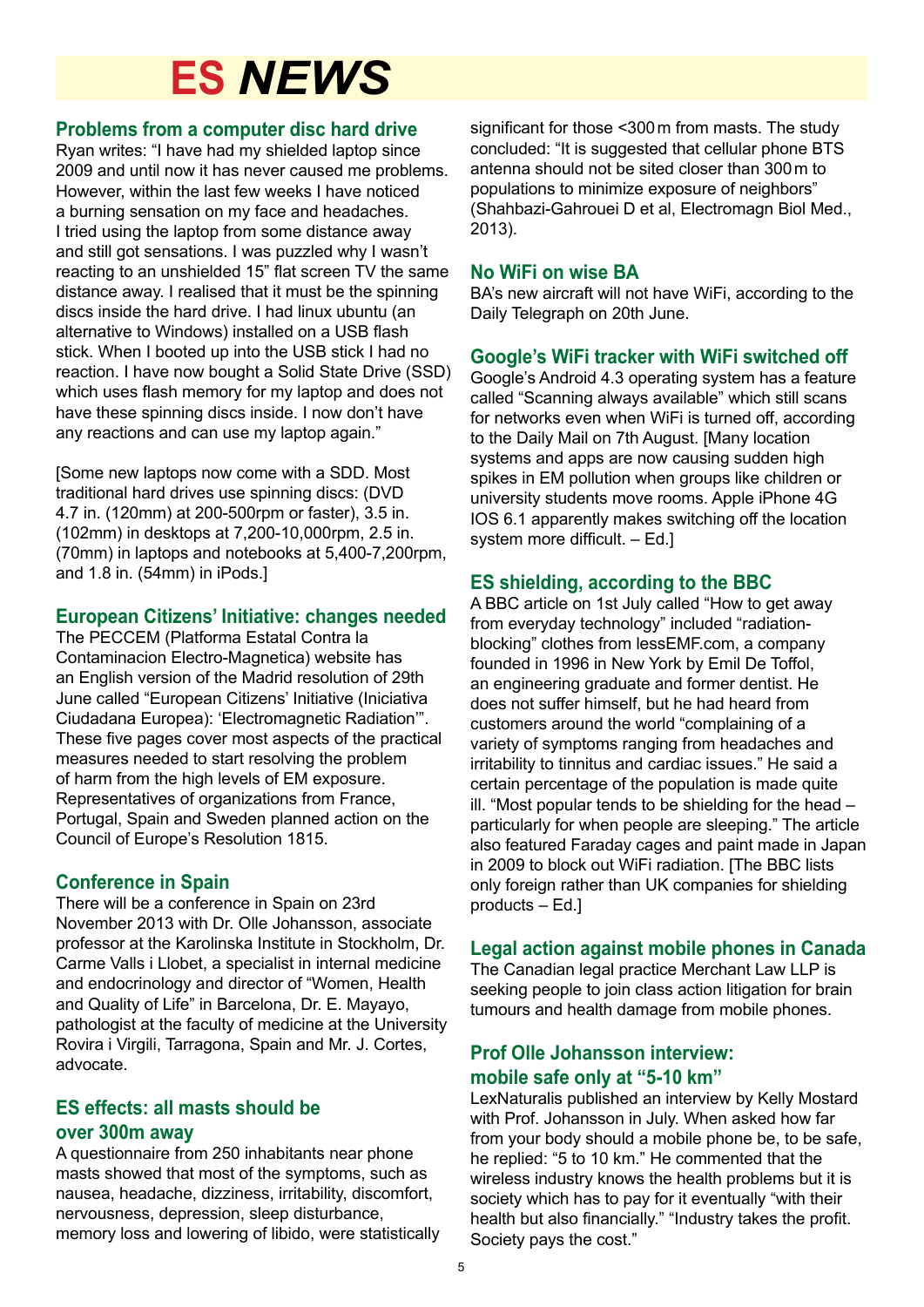#### **New RF meter**

EMFields have produced a new and simplified Acousticom 2 meter for microwave RF measurement. Although it uses the same detection system as the Acoustimeter, it is smaller and cheaper because it uses LED lights instead of an LCD screen to show peak levels from 200 MHz to 8,000 MHz (8 GHz), including mobile phones, smart meters, TETRA, WiFi and WiMax. It is sensitive to 0.01 V/m; some ES people



have symptoms from 0.05 V/m or lower. The sound, which allows you to identify the type of signal, can be turned on and off; there is also an "alarm" sounder.

#### **ES newspaper account: "a nightmare because of WiFi hotspots"**

Ben Leo, in the Brighton Argus on 28th June, wrote a 2-page article on ES, following the excellent Stop Smart Meters! conference in Sussex on Sunday 23rd June. Headed "Gadgets' real pain for some", it started with Sarah Dacre, the treasuer at ES-UK, explaining the charity's role as giving "unbiased and balanced information to people who have become sensitive to mobile and cordless phones, their masts, WiFi, and range of common everyday appliances." She said "It's not a coincidence that there are more and more people coming forward with similar symptoms, who have all had exposure to EM fields, whose condition appears to ease when they turn off their WiFi for example."

Dr Erica Mallery-Blythe explained that all organisms are sensitive to EM exposure but "when that becomes conscious, when people are getting adverse symptoms or changes in their health which are disturbing to them, it becomes a conscious perception and that's where we start to call them EHS." Mike Mitcham said the spike of radiation from a smart meter was "very short in the same way as a bullet from a rifle." The article also mentioned Guy Hudson from Burgess Hill, who undertakes EM surveys of homes.

The government's Public Health England still failed to give proper weight to all the positive and convincing evidence for ES from 1932, claiming "the overall scientific evidence does not support the suggestion that such exposure causes acute symptoms," followed by the incongruous plea, given that nothing else has yet been found to cause such symptoms in animals, plants, children and adults, that "effective treatments need to be found for these symptoms." [The effective treatment, of course, as for all environmental toxins, is the removal of the EM

exposure, as accepted by international authorities like the Nordic Council of Ministers in 2000 and by other medically more advanced countries. – Ed.]

The Argus also featured Fred Hussain, with an MA and PhD in electrical engineering, who was probably harmed by microwaves during his research and is now so sensitive that "my wife is astonished when I can detect a transmitter mast on a motorway in advance of it becoming visible." Although he has no other medical issues, is healthy and plays various sports, "going into cities and towns can be a nightmare because of various WiFi hotspots." He has removed their cordless phone, energy meter and WiFi, and wears caps with EMF protection in polluted areas. "But the best option is to avoid high EMF environments, although this is not always practical and is becoming more difficult."

# **Phone mast effects: cancer and brain tumours**

Neha Kumar on the Wilcom website reported on the Round Table conference in Delhi on 28th May that Mr Sudhir Kasliwal from Jaipur said that two of his brothers had been diagnosed with brain tumour and one of them died last year, and his dog died from cancer last year. He said that since the masts have been switched off, following their battle with the operators and regulators, the birds and bees have started to return to the area.

# **EM levels in Europe**

Average exposure in Europe is 0.08-1.8V/m, with most mean EFs <1V/m, and an estimated <1% >6V/m and <0.1% >20V/m (Gajšek P et al, J Expo Sci Environ Epidemiol., 2013).

# **Only safe limit: natural level of 0.000001-0.00000000001 µW/m2**

The established science on the effects of current wireless devices shows that the only safe solution is not to use them, according to Prof. Olle Johansson. A genuine hygienic safety level is 0.000001- 0.00000000001 µW/m2, the natural background level during normal cosmic activities, proposed in 1997.

#### **Symptoms from mobiles and computers**

In a questionnaire on 350 people aged +9 years in Turkey on self-reported symptoms associated with EM exposure, users of mobile phones and computers more often complained of headache, joint and bone pain, hearing loss, vertigo/dizziness, tension-anxiety symptoms according to time of daily usage and women complained more often of headache, vertigo/ dizziness, fatigue, forgetfulness and tension-anxiety than men (Küçer & Pamukçu, Electromagn Biol Med. 2013).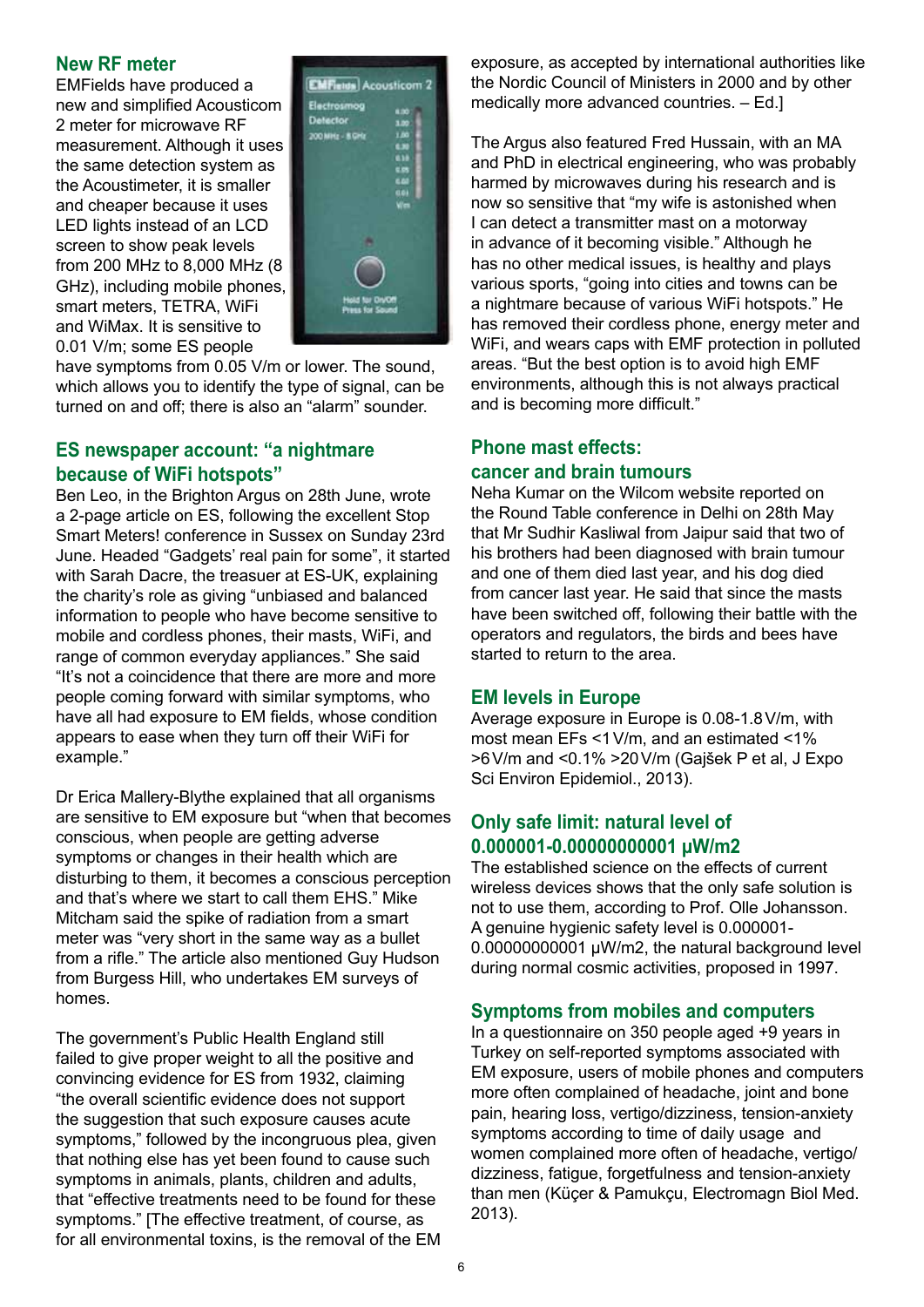## **Camden and other London councils paid to irradiate their residents**

Camden council in London announced on 13th May that it is contracting Arqiva to install WiFi on street lights and other public places. 16 other councils will also benefit financially from allowing the free 30 minutes of WiFi access.

## **Company fined for ionising radiation: "no safe exposure level"**

Meyer Group Ltd was fined £60,000 after pleading guilty to failing to ensure the safety of workers, according to The Liverpool Daily Post on 5th July, because the instructions were in Chinese. Liverpool crown court was told there is no safe level of exposure to ionising radiation. Nigel Lawrence, prosecuting, said that because there were no readings taken at the time and the machine had been destroyed it was not possible to know if the radiation levels were negligible or excessive. He said: "Any adverse health effects may not be known for many, many years." One affected worker said: "I took what Meyer told me about the machines to be true and I found out it was not. I will have to live with the emotional and mental agony of that for the rest of my life."

#### **Magnetised water: some advice**

It is probably better not to use an electronic water conditioner if you are ES. It can transmit its effect for several metres both up and down the the pipe to which it is attached, using the AC field, even when the water is stationary. In contrast, a permanent magnet uses the flow of water through the DC magnetic field, only affecting the water which has actually passed through the field: i.e. water downstream of the magnet. Even this is best not used for the kitchen tap.

#### **Tomato extract against radiation damage**

Tomato extract can help reduce the neurodegeneration in rats exposed to 900 MHz pre- and postnatal (Köktürk S et al, Exp Ther Med., 2013).

#### **White Zones**

The White Zone in Italy no longer exists since radiation masts were erected nearby.

#### **Masts on flats: ES symptoms and cancers**

The residents of Galaxy Heaven, a 10-story building in Mumbai, complain about the six phone masts and 18 antennas on their apartments causing them "constant headaches, hearing problems and nausea due to exposure to EM radiation", according to the Daily Bhaskar on 31st July. Bollywood singer Sukhwinder Singh, who owns two floors, said they may end up with life-threatening ailments if they do not act fast, like the four residents of Hina Kunj building listed in a report as as suffering from stage IV brain tumour and cancers.

## **Chemtrails increase conductivity: ES consequences from barium and aluminium**

William Thomas in Wake Up World on 27th May says high levels of barium and aluminium from the RFMP/ VTRPE Project Cloverleaf chemtrails are making the Earth more conductive. In 2002 Dave Dickie in Edmonton noticed that plants were showing signs of nutrient deficiencies or "chlorosis", perhaps because electrical conductivity from these metals should be "1" but soils were 4.6 to 7 times higher. Aluminum levels were 0.148, and barium, 0.006 milligrams/litre. Tree and fish die-offs in California were also blamed on barium and aluminum; barium levels nearly doubled in California between 1991 and 2001. Francis Mangels at Lake Shasta blamed pH over 10-times the alkalinity of normal soil on huge increases of aluminum oxide. Dane Wigington reported that normal background levels of aluminum oxide in the Mt. Shasta snow was 0.5 unit (ug/l); allowable aluminum in drinking water is 50 units; government action is required at 1,000 units; EPA-tested snow on Mt. Shasta showed aluminum at 61,100 units.

In 2002 two Lawrence Livermore National Laboratory scientists at Wright Patterson Air Force Base in Ohio apparently said they sprayed aluminum oxide in the upper atmosphere to reflect incoming sunlight to slow global warming, and barium stearate aerosols for "over the horizon" military communications, 3-D mapping and radar. Fibres are also used. In addition solar flares could impact semi-conductors. Soapy rainwater on highways is a sign of barium salts. They also confirmed that HAARP transmissions from Alaska were used to bend the jetstream. In 2008 KSLA's analysis of chemtrail fallout in Louisiana found 6.8 ppm barium levels, "more than 6 times the toxic level set by the EPA." In 2010 Arizona air particulates reached 15.8x the limits for aluminum and 5.3x for barium.

Microwave Sickness is "of significant public concern", although "Cell phones have enjoyed exceptional freedom from government oversight and control to protect against health and environmental hazards," said Dr. John Wargo, professor of Environmental Risk and Policy at Yale University. "Total number of scientific studies on the potential effects on humans, animals, plants and insects from electricallyconductive contrails: zero."

# **4G pain forces people out of homes**

In June there were reports from California of 4G masts 1/3rd of a mile away when switched on forcing ES people out of their homes because of the pain.

# **Sicilian ES group**

There is useful material on the website of the Associazone Elettrosmog Sicilia, via a translation programme: www.elettrosmogsicilia.org/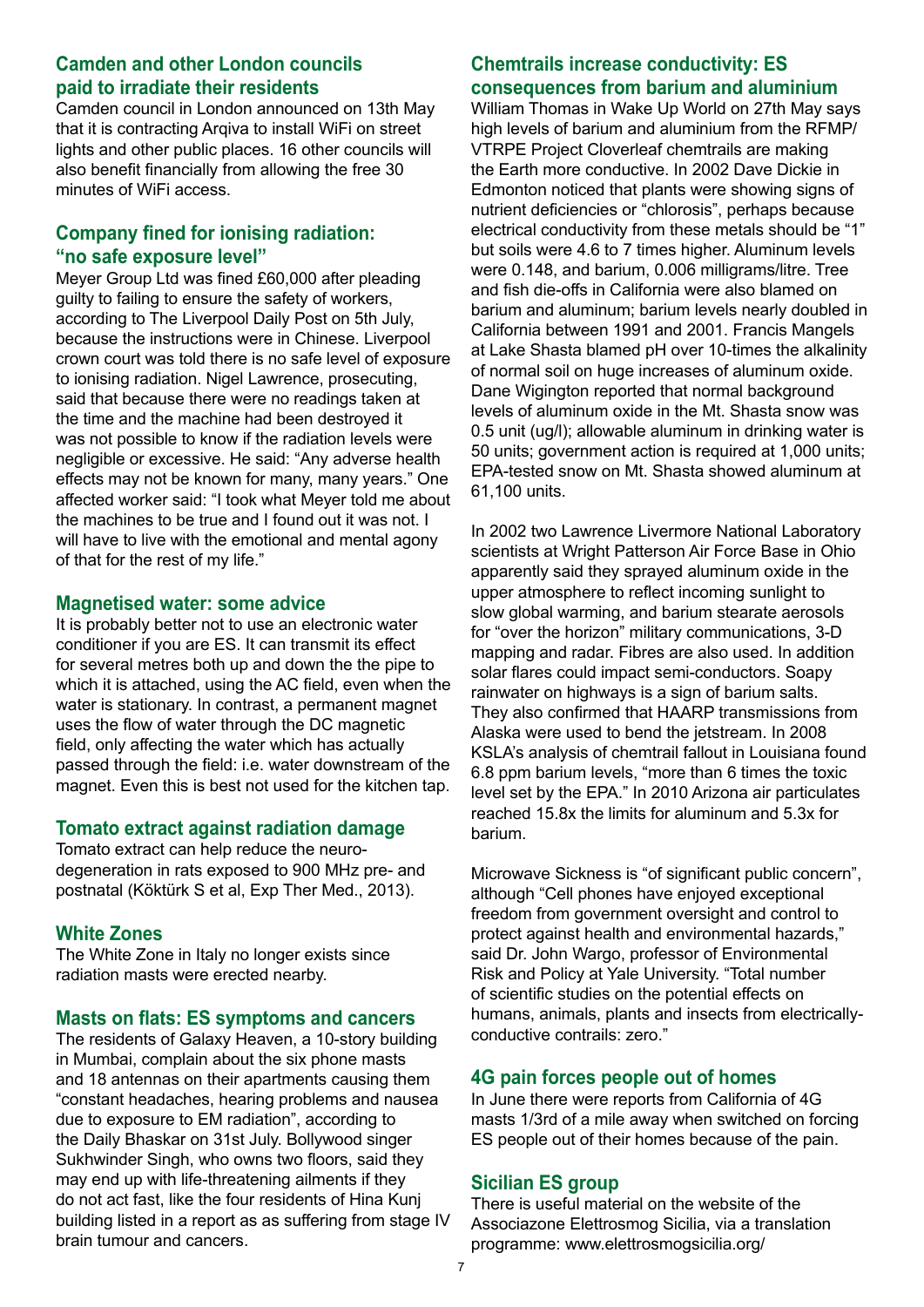#### **EM dangers, website**

The website Light of Health (http://lightofhealth wordpress.com/category/electromagnetic/) has useful material.

#### **Book "Toxic Electricity"**

This new edition of Stephen Magee's book gives insights into various aspects of biological effects of RF and ELF. It has a general section on ES and EHS.

#### **HAARP shut**

The HAARP base in Alaska was apparently shut down apparently for financial reasons in early May 2013, according to the ARRL website on 15th July.

#### **Reducing pains from an iPhone and iPad: water and salt**

Rob supplies a personal account. This is not medical advice.

"I began getting pains in my hands, arms and head after using an iPhone excessively, about 8 hours a day for about six weeks say. I realised within minutes that the persistent, sharp/dull pains may be from the phone's WiFi/EMF waves. Soon after the pains started I happened to be given an iPad, and foolishly tried to use it. This made the pains 10x worse. Eventually the pains got so bad, I had a severe headache for 3 days and could hardly sleep.

"I stopped using both iPhone and iPad at this point. The pains subsided slowly but I was now so sensitive I couldn't use the PC without getting a headache, and also pain in my hand from simply touching the mouse. With the help of a tech friend I tried a number of preventative measures: a grounding mat beneath my key-board and mouse helped a little, and my friend painted the inside of my mouse casing with

silver electro-conductive paint, and connected the earth wire to the inside. This helped too, but I still had pains, especially in my head, 'spots' of pain deep inside. I tried to find a remedy - vitamin B17, and Omega 3 fish oil, but it didn't get rid of the pains.

"Then one evening I happened to eat some cashew nuts, but added some salt to them (I don't usually add salt to food). That night I woke a few times thirsty, and in the early morning had two deep dream-filled sleeps. After waking I noticed the pains in my hands and arms had gone, and the spots of pain in my head had moved from deep within my head to nearer the outer part. Almost immediately I realised that it may have been the salt, as it conducts electricity.

"I did a bit of research and found an interesting video (www.youtube.com/watch?v=1jBD-6IQ6B8). I decided to drink a small tea-spoon of salt in water, followed by a pint of water. Within a few hours the spots of pain were moving further to the out part of my head, and also melting away; they continued moving slowly out and down to the sides of my head. I took another dose that day and two the next, by which time the pains had now virtually vanished. It was such a relief! I had had them for about 3 months. I found out about electrolytes. I still had some residual pains, and although using the PC was okay, I was occasionally getting some pains off of it, and the iPhone was still a problem. However, trying the various salts, and keeping up the daily dosing for a week or so, I could then use the PC with hardly any problems, and the iPhone too, now and then. I believe I am still reestablishing my body's electrolyte balance and it is taking a little while. The main thing is the persistent pains in my head and have gone, as well as those in my hands and arms. I'm almost getting back to normal."

# **Phone mast hazards: ill health in 1-2 years at -10 dBm**

A new pdf 8-page Newsletter on "Cell Phone/Tower Radiation Hazards and Solutions", vol.1.no.1 (July/ August 2013), has been published by the Electrical Engineering Dept., IIT Bombay, Mumbai, India. On page 8 it gives typical times for ill health to appear from living near a phone mast, depending on the individual's sensitivity, immune condition and length of time present.

| Years for appearance of ill health (general population)<br>from 900 MHz GSM phone masts |                      |            |                      |                                   |  |
|-----------------------------------------------------------------------------------------|----------------------|------------|----------------------|-----------------------------------|--|
| Power                                                                                   | <b>Power density</b> | Ill health | <b>Limits</b>        |                                   |  |
| dBm.                                                                                    | micro.W/m2           | yeals      |                      |                                   |  |
|                                                                                         | 58,000,000           |            | <b>Heating limit</b> | UK: PHE                           |  |
| 0                                                                                       | 70,000               | $1-2$      |                      |                                   |  |
| $-10$                                                                                   | 7,000                | $1 - 2$    |                      |                                   |  |
| $-15$                                                                                   | 3,000                | $5 - 10$   |                      |                                   |  |
| $-20$                                                                                   | 700                  | $5 - 10$   |                      |                                   |  |
| $-30$                                                                                   | 70                   | $5 - 10$   |                      |                                   |  |
| $-35$                                                                                   | 30                   | >10        | LOEL                 | Lowest Observable Effect Level    |  |
| $-40$                                                                                   | 7                    | >10        |                      |                                   |  |
|                                                                                         | 6                    | >10        | <b>Biological</b>    | BioIn. 2012: general population   |  |
|                                                                                         | 3                    | >10        |                      | BioIn. 2012: children, sensitives |  |
|                                                                                         | 0.000001             |            | Nature               |                                   |  |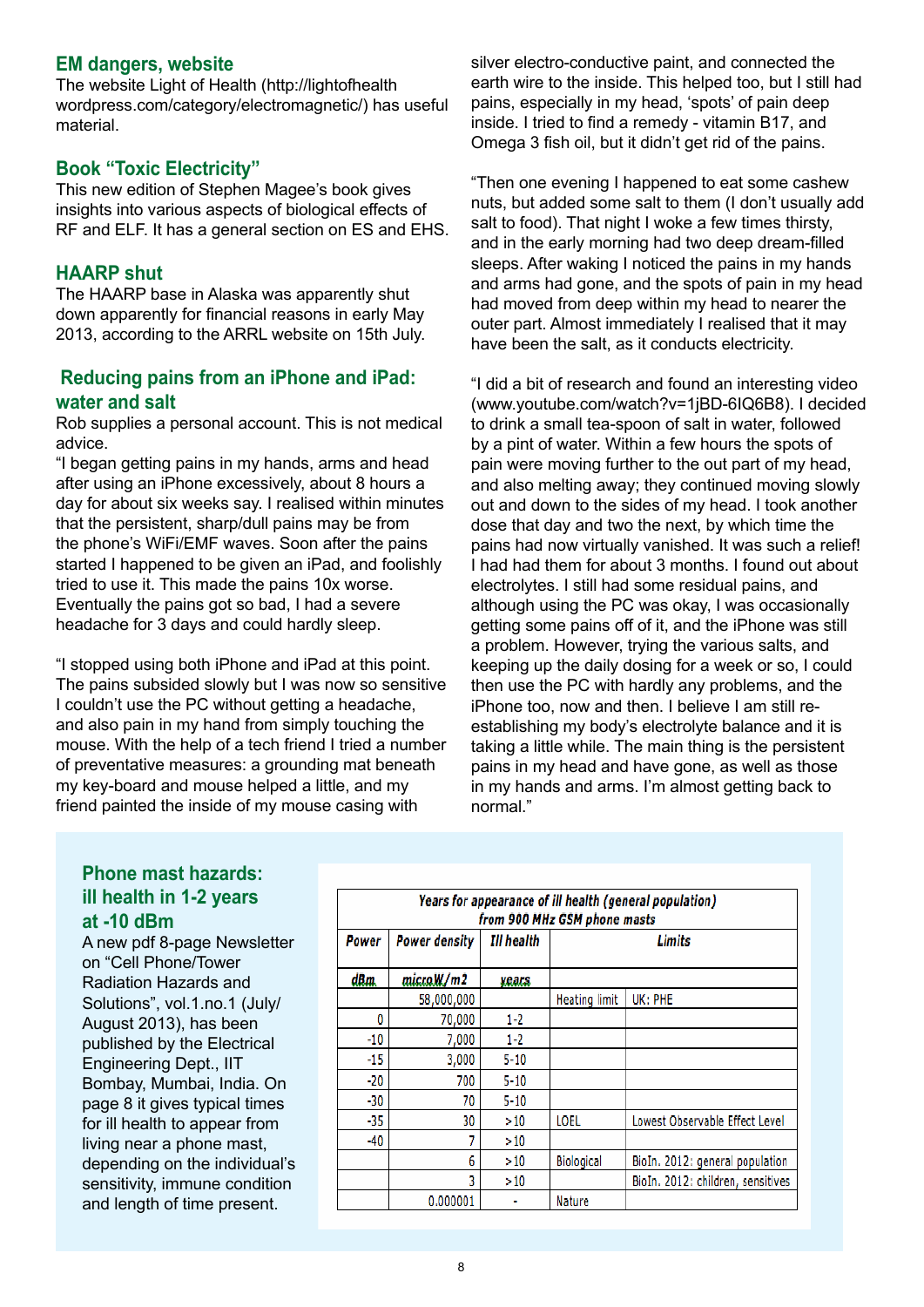# READERS COMMENTS

# **Wireless electrosmog in care homes**

There are reports of high electrosmog levels in some care homes, especially with wireless monitoring devices, reaching even 2.0 V/m. In one home allegedly five residents died within 48 hours from "flu-like" symptoms which a doctor thought was not viral but environmental, but the police decided after 18 hours they would cease investigations. There had been alleged concerns about devices using Tetra.

# **4G and new 3D radar effects**

Various reports from around the country suggest that new signals in recent months are causing unpleasant effects. In particular muscular problems mean some people have been partially paralysed in one or more limb for a while or have experienced new pains. [Compare: Dept. of the Army, USA, "BioEffects of Selected Nonlethal Weapons (fn 1)", 1998, unclassified 2006, p. 12: for 15 Hz, 1 ns: "the influence on subjects could vary from mild disruption of concentration to muscle spasms and loss of consciousness". – Ed.]

# **Show pains**

A reader reports attending a musical show in a London theatre where the leading cast were using radio mikes. On several occasions when especially male characters were singing loudly he could feel pains in the head or stomach.

# **Lower level meters needed**

Some readers note that they can feel symptoms from mobile phones or WiFi below the lowest levels of some meters, such as 0.02 and 0.01 V/m or 1 microW/ m2. They wonder if similar sensing technology to that used by the mobiles and WiFi, which can apparently operate at lower levels, could also be used in meters, to allow them to measure lower levels of radiation.

# **Falling life expectancy: electrosmog, 4G and 3D radar?**

A PHE report on the mysterious rise in death rates over the last year, in the Times of London on 25th July, might be linked with increased illness from higher levels of radiation from 4G phones, masts, and similar wireless systems. These can cause 'flu-like symptoms and affect the immune system, especially in the elderly. Some other industrialised nations are also experiencing falling life expectancy, often dating from the 1990s when pulsed digital radiation from 2G phones became widespread and death rates rose by up to 10% for a month or two when the phone masts were switched on.

# **Henley and Wimbledon contrasted**

A reader in the Stewards' Enclosure at the Henley Royal Regatta noticed how pleasant the atmosphere seemed. Only later they saw that people using mobiles were reported, forcibly ejected and had their SE badges confiscated. In contrast levels of electrosmog were very high in Centre Court Wimbledon. Another reader put down the sudden upsets in rankings over the first few days to players unused to such high levels of electrosmog and suffering in muscular and cognitive ways.

# **Garden woes**

A reader reports his enjoyment of the garden during the July's sunny weather disturbed by sudden pains in the head. A meter showed very low levels of radiation except for single spikes up to 0.69 V/m co-incident with the pains over a 20 minute period. Was someone in another house or garden using a mobile? If so it was many meters away.

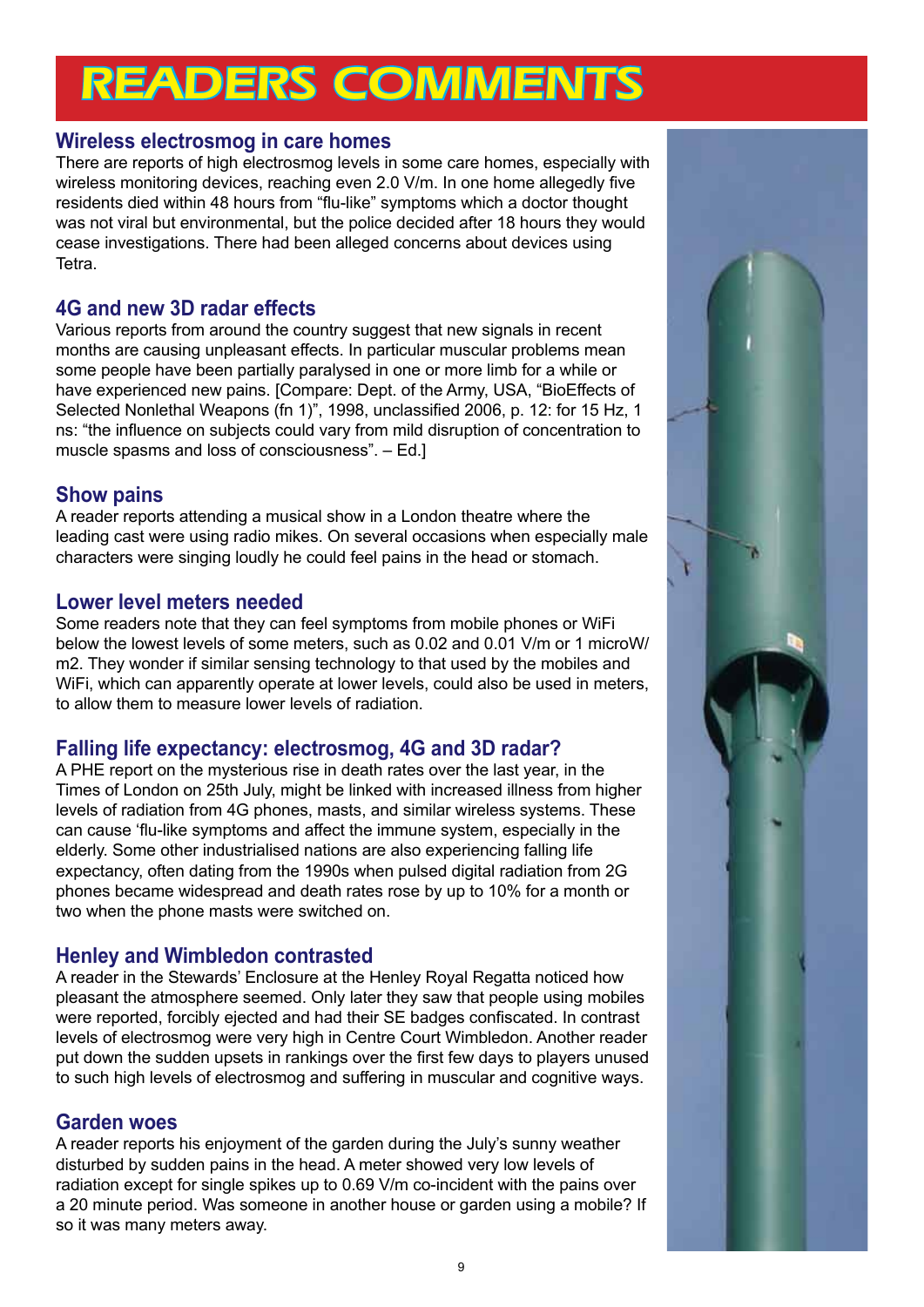# Health Column

## **"Return to Better Health"**

Many thanks to Dr Zac Cox BDS for this Get Wired presentation on 23rd June 2013. None of this information constitutes medical advice and is for the purposes of research only. Please contact your doctor or health care professional for medical advice.

# **Dentistry**

Your mouth is a window to your body's health! In order to get back your health you'd be best advised to :

1. Add to your diet all the nutrition that it's missing.

2. Remove your amalgams and other toxic metals but make sure it's done SAFELY by a holistic dentist, NOT your regular dentist...this is crucial!!!!! 3. Remove ALL dead teeth and ALL root filled teeth. Again, make sure it's done by a holistic dentist. 4. Treat jaw infections (cavitations) and treat gum disease.

Sounds drastic? Maybe ...but holistic dentists and doctors are reporting that even the most life threatening dis-eases such as cancer, diabetes, heart dis-ease etc simply fade away when these simple steps are taken.

# **Mercury**

Studies have shown that mercury leaks from fillings and rapidly spreads to every organ in your body, making you and every cell of you body a walking antenna for microwaves/RF. Why? Because every cell of your body will have metal in it. Couple to that the fact that mercury damages the blood brain barrier and is the most potent neurotoxic element known to man. And you have a receipe for ES! Mercury especially builds up in the heart ... anyone have palpitations!? And in the thyroid, making you fatigued and prone

to depression and anxiety. In fact there are very few dis-eases which are NOT associated with this awful substance! See www. iaomt.org for more details. Also a must-read is 'Toxic dentistry revealed' by Dr Graeme Munro-Hall BDS and Dr Lilian Munro-Hall BDS. This book reveals some very heart-warming case histories of people recovering from just about every dis-ease under the sun following holistic dentistry!! It really is inspirational!!!

Even if you don't have mercury fillings you may still have heavy metal toxicity from exposure to lead (incidentally tooth decay rates have dropped dramatically since they banned lead from petrol), vaccinations, pesticides, coal fired power stations etc. And the highest concentration of mercury builds up in the fetus. This may be a factor in autism because it's a well established fact that autistic children cannot detoxify mercury from their bodies. And furthermore when they do have the heavy metals removed by chelation they recover from autism! So the developing baby is unfortunately not protected in the womb and receives high doses of mercury from mum. If only dentists would stop using this poison!

# **Dead teeth / root-filled teeth**

Studies have shown that about 80% of root-filled teeth are infected. The toxins released from these teeth are comparible to botulinum. This is very, very poisonous and has the effect of draining your energy and suppressing your immune system. Long term the toxins from these teeth may well be carcinogenic. The Parcellus clinic in Switzerland reported that nearly all their breast cancer patients had root-

filled teeth. And Drs Munro-Hall report that in 30 years of helping their patients they had never seen a cancer patient without a rootfilling or a jaw infection. And that the cancer was always on the same side of the body as the rootfilling / infection.

It's well established and accepted that gum dis-ease is associated with cancer but it's not widely accepted that root-fillings / jaw infections are. Personally I don't know of any adult cancer patient who does not have a root-filling / jaw infection (young children with cancer have generally been exposed to radiation).

The reason that root-fillings become infected is that there are literally miles of microscopic tubules inside teeth that dentists cannot fill. These tubes become infected and release poisons into your jaw bone and hence into your blood stream. Dentists don't pick these infections up on x-ray but they are visible on CT scans and ultra-sound (cavitat) and thermal imaging.

# **Jaw infections (cavitations)**

When a tooth is extracted most dentists will leave the periodontal membrane inside the socket. However holistic dentists will remove this membrane together with any infected / dead bone. Nice! When the membrane is left in place it essentially traps bacteria inside the jaw bone and these bugs eat away the bone leaving a hollow space. Again, this is another contentious subject as most dentists don't accept they exist. Well, I have to say what you don't look for you don't find. So even if you have dentures you can still have jaw infections. And these infections are highly toxic and slowly wear down your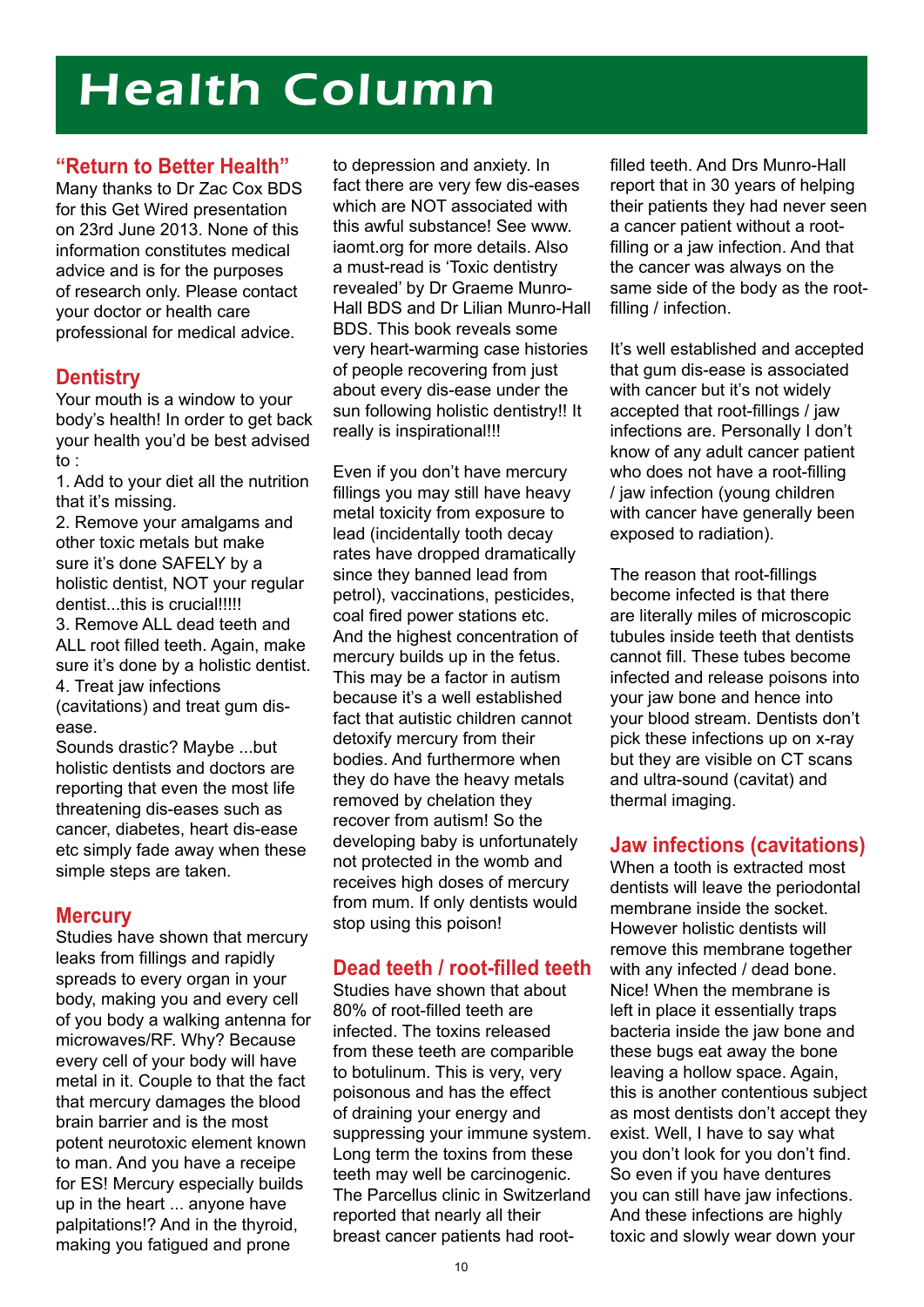immune system ... and you with it!!

 Can you get well without dealing with these dental issues? Well, most people can but there seems to be a stubborn percentage who cannot get well until they deal with these issues. And then they have often made dramatic recoveries.

I'd definitely recommend embarking on a common sense approach to getting well before dealing with the dental issues. Commit to 3 months of living 'clean' and then get the dentistry done. Again, I have to stress please, please go to a holistic dentist, NOT your routine dentist. Dr Mercola tells his story of how his routine dentist made him seriously unwell for 6 months because he did not have any training in holistic dentistry.

# **Complete health**

Here's my guide to complete health. There's more, but not enough space to put it all down here.

- 1. Attitude
- 2. Sunshine
- 3. Breathe
- 4. Water
- 5, Salt
- 6. Glyconutrients
- 7. Antioxidants
- 8. Vitamins/minerals
- 9. Good fats
- 10. Iodine
- 11. Hormone stabilizers
- 12. Enzymes
- 13. Good greens/detox
- 14. avoid processed foods
- 15. avoid microwave ovens

# **1. Attitude**

- Adopt an attitude of gratitude! Be grateful for what you already have and say out loud 'thank you' ...thank Life for providing for you so richly! I start every day by saying thank you for my wife, children, dog, cat, house, car, garden, food etc. I spend a good few minutes and I really mean it

too!!! Gratitude immediately puts you in touch with your Higher Self and it allows Love to flow through you to the person or object that you are being grateful for. This flow of Love, energy, chi, prahna is what actually heals you. Try it. I'm sure you'll love it!!!

- Bach Flower remedies, homeopathics and herbal medicine can all help to put you in a cheerful mood and this is when true healing takes place.

- Make a habit of watching comedies every day. Or listen to comedies whilst commuting or doing the dishes.

- Buy a joke book and tell 2 jokes every day.

- Sing !...singing is so good for the soul !

- Listen to good music.

- Do the gardening, go fishing, meditate, ride a bike, etc, you choose.

- But make it a habit to laugh, live and love.

# **2. Sunshine**

Get outside every day in daylight. It doesn't matter if it's not 25 degrees C. Your body absolutely needs sunlight. Just don't get burnt. And avoid synthetic sunscreens which have many carcinogenic ingredients.

# **3. Breathe**

Oxygen carries the life-giving prahna with it, so breathe deep and breathe easy. Outdoors is best in the fresh air and you can do various different breathing techniques such as yoga, chi kung, tai chi, etc, or you can just go for a walk, or bounce on a rebounder indoors. Exercise will oxygenate your body. Singing also oxygenates the body, so belt it out when you're in the shower!

# **4. Water**

Drink 1.5 to 2 litres daily of good filtered water. Not public toilet water! Your body needs to get rid of toxins every day. To do this, it needs water to flush all the

poisons out. So make your body happy: drink water. This also helps to calm you down as the emotions are stored in the water inside of your body. More water more calmness.

# **5. Salt**

NOT processed salt please!! Your body craves salt - good quality sea or rock salt, such as Celtic sea salt, Himalayan or Bolivian salt. You need to drink water to flush the impurities out of your body, but you also flush out minerals at the same time. So it's vital to replace those minerals with about half a teaspoon of really good salt daily. Remember the Roman soldiers preferred to be paid in salt instead of gold. And that's where our word salary comes from.

# **6. Glyconutrients**

This amazing breakthrough in health has literally changed thousands of people's lives. The latest report issued by the National Research Council has revealed that these nutrients are essential to life and that all diseases are significantly affected by them. The world leader Mannatech have a glyconutrient supplement without which I wouldn't be here today! Simply put, glyconutrients allow your cells to communicate properly and this in turn allows your body to kick out damaged cells and replace them with healthy ones.

# **7. Antioxidants**

These protect your cells from free radicals which damage cell membranes. Vitamin C is the most widely known antioxidant but beware synthetic products. Make your own juice from green apples (the sharper the better) and carrots. The Australian bush plum is currently the most potent antioxidant known to science.

# **8. Vitamins minerals**

Make sure your brand is entirely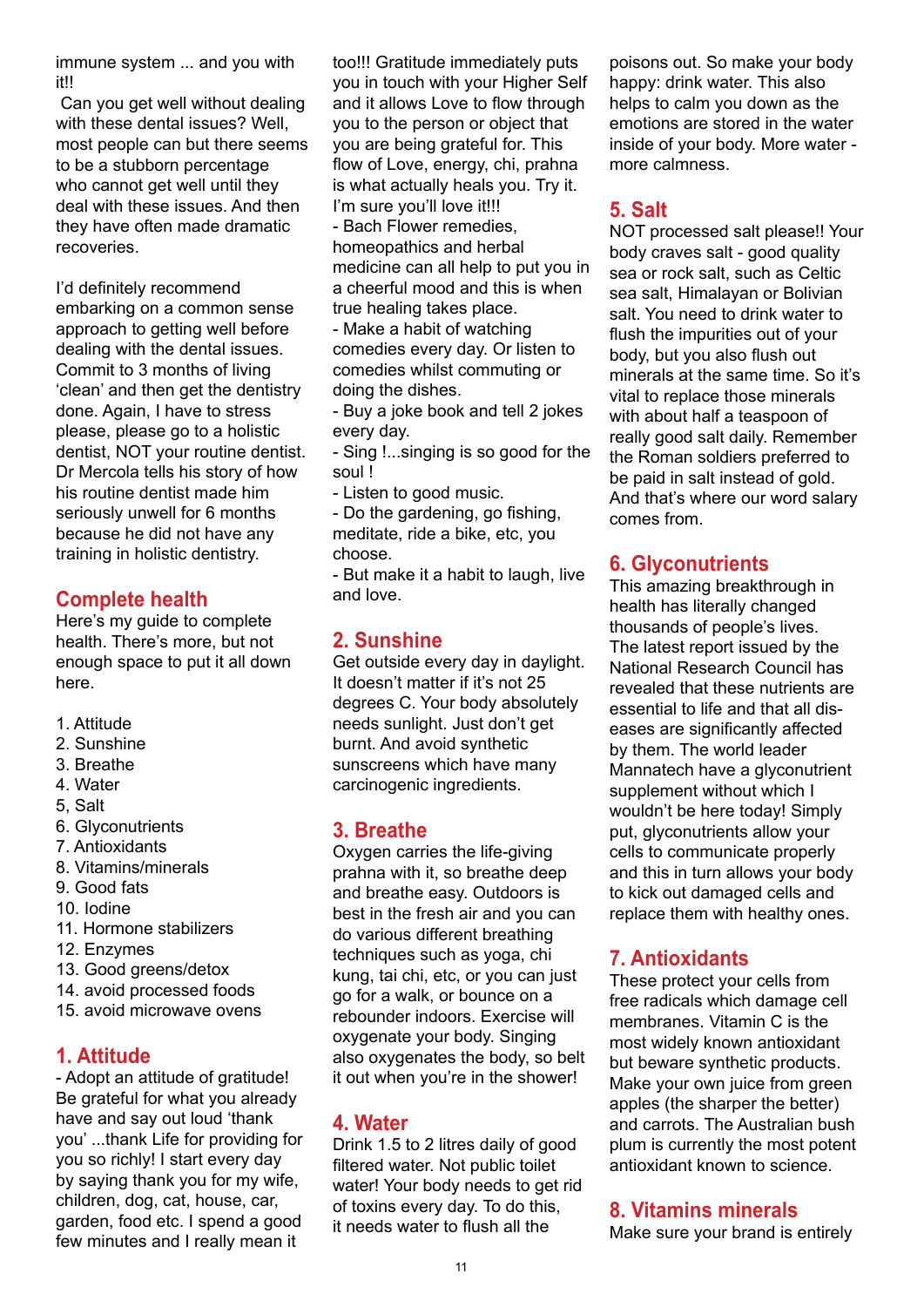natural - not from coal tar and oil refinery by products, as are 95% on the market. Preferably make sure your brand does NOT use juices to make their supplements; freeze drying is more expensive but vastly superior. Also hydroponically grown fruits and veg have more nutrients than organic, and have less pesticides (if any). So organic is NOT always best.

# **9. Good fats**

Dr Budwig (see www.budwigvideos.com) created a simple but amazing 'cure-all ' by mixing flax oil with cottage cheese. Incredible stuff - she had a 90% cure rate for cancer and also helped people with just about any dis-ease you can think of. Dr Budwig was nominated 7 times for the Nobel prize and, although her research and clinic have been ignored by medical professionals, her results speak for themselves. Coconut oil is also superb and like the Budwig mixture helps to heal the body and brain .

# **10. Iodine**

Just about everyone is deficient in iodine. This vital substance helps control ALL the hormones in your body as well as playing a vital role in programmed cell death (apoptosis). When missing from the diet, the body cannot get rid of dis-eased cells effectively and cells can grow out of control. Out of control cells are referred to by the medical profession as cancer. In fact there is a clinic that only uses iodine to treat breast cancer and it has phenomenal results. So make sure you get plenty of iodine. The best source is seaweed, such as seagreens. Or Leugols iodine.

# **11. Hormone stabilizers**

Wild yam or Maca are well known for normalizing hormone levels in men and women. Hormones play a vital role in many many cellular functions.

# **12. Enzymes**

As we get older and exposed to more toxins, our ability to make enough enzymes diminishes. Enzymes help us to get the most from our food and also to break down diseased cells and also just about every process in the body relies on enzymes. The cheapest source is apple cider vinegar (WITH THE MOTHER), 1 teaspoon in a glass of water before every meal. Commercially available enzyme formulations are very good too. As is barley grass powder. I especially like www. greensupreme.net grown in the Amish country where they use nothing artificial whatsoever on their crops.

Dr William Kelley built his incredibly successful cancer therapy upon enzyme therapy. He found that cancer cells were broken down by pancreatic enzymes and his cure rate of 93% for 33,000 cancer patients proves his point!

Potatoes heal the spleen which in turn heals the pancreas. Make it a habit to eat spuds regularly. They produce a more even blood sugar level and this helps to stabilize your mood and your health.



# **13. Good greens / detox**

Getting the heavy metals out of your body takes a while, so hang in there. The difficulty is that the metals are kicked out by the liver into the intestines, where

unfortunately the majority are reabsorbed by the large intestine. So you need something in your bowels to absorb the mercury to prevent it being taken back into the body. So what can you use? Well, there are many things and no method really seems to be vastly superior to another, although if you have the finances intravenous vitamin C and glutathione does show great and rapid results. Chlorella Alfalafa Seaweed (alginate) Apple pectin Barley grass Coriander (releases mercury from the brain) Charcoal Betonite clay Humic acids IMD by quicksilver scientific **Zeolites** Intravenous Vitamin C / glutathione Chelation therapy Oil pulling - essentially swishing cold pressed sunflower oil / coconut oil around your mouth for 20 minutes has shown very promising results.

# **14. Avoid processed foods**

Too many chemicals and no love = no energy for you.

# **15. Avoid microwave ovens**

All microwaved food is effectively genetically modified and causes cancer.

# **16. Avoid EMFs**

A Class 2B carcinogen - need I say any more? Why not use a wire and avoid this most dangerous toxin!

My gratitude and appreciation goes to The World Foundation for Natural Science (www. naturalscience.org) and the International Association of Oral Medicine and Toxicology.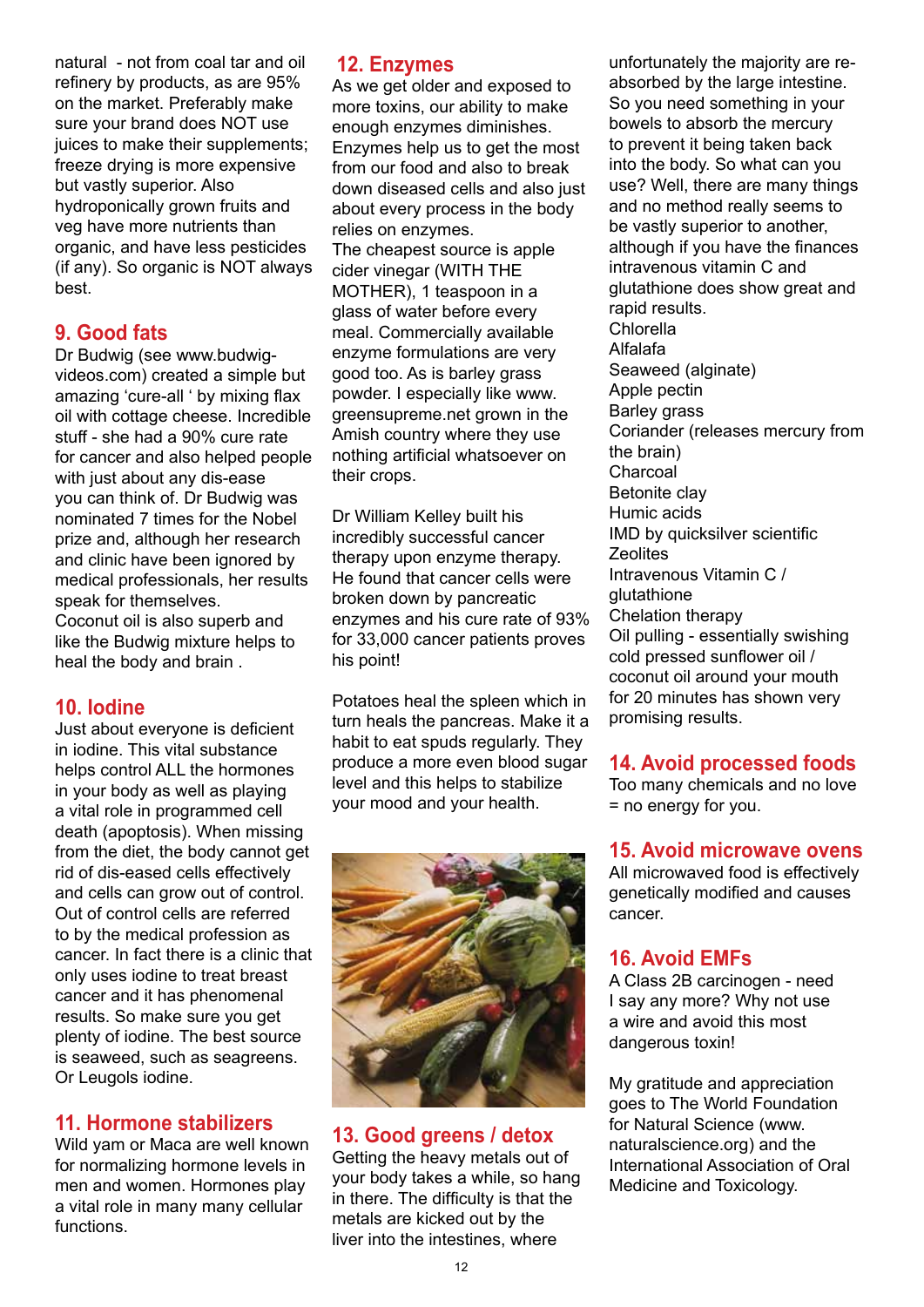# **EM EXPOSURE AND NEUROLOGICAL HARM**

#### Digital dementia: electronic devices should be "banned from classrooms"

Doctors in South Korea report an increasing "digital dementia" among young people. They are so reliant on electronic devices that they can no longer remember everyday details like their phone numbers, according to the Daily Telegraph on 24th June. The problem of internet addiction for adults and children was recognised in the late 1990s. "Digital dementia" is a deterioration in cognitive abilities more commonly seen in people who have suffered a head injury or psychiatric illness.

Byun Gi-won, a doctor at the Balance Brain Centre in Seoul, told the JoongAng Daily newspaper: "Over-use of smartphones and game devices hampers the balanced development of the brain, Heavy users are likely to develop the left side of their brains, leaving the right side untapped or underdeveloped." The right side is linked with concentration and its failure to develop affects attention and memory span, perhaps leading to early onset dementia in 15% of cases. Sufferers also suffer emotional underdevelopment, especially children because their brains are still growing. Dr Manfred Spitzer, a German neuroscientist and author of "Digital Dementia" of 2012, warned that the deficits in brain development are irreversible and called for digital media to be banned from German classrooms before children become "addicted."

#### Increase in digital dementia

The Korea JoongAng Daily on 24th June reported that "Kim Min-woo, 15, started having memory problems recently. He started flunking tests in subjects that required heavy bouts of memorization." He could not remember the six-digit keypad code to get into his own home and had to call the code up on his smartphone. A doctor told Kim's mother thath Kim had symptoms of early onset dementia due to intense exposure to digital technology; since the age of 5, Kim was addicted to the TV or the computer and loves computer games. "His brain's ability to transfer information to long-term memory has been impaired because of his heavy exposure to digital gadgets," said psychiatrist Kim Dae-jin at Seoul St. Mary's Hospital.

#### Brain disorders in one third of UK adults cost £113bn each year

A study of 2010 data showed 45m diagnoses of brain disorders in the UK costing £113bn, more than New Zealand's GDP. The most prevalent were: 18m headache requiring medical attention, 8.2m anxiety disorder, 5.3m sleep disorder, 4m mood disorders, including bipolar, and 1m addiction. There were 26,000 cases of brain tumour. One in 20 could not be attributed to physical problems. [Headaches, anxiety and sleep disorders are all well-known symptoms of EM exposure – Ed.]

Dementia was the most expensive at £19bn. Other studies show that dementia has the lowest direct health care costs, but the combined annual cost of health and social care, informal care and productivity losses is estimated at 2x cancer, 3x heart disease and 4x stroke. Productivity losses indirectly cost £52bn, almost half the total, with a quarter each for direct non-medical care (£30 billion) and direct healthcare (£30 billion). Prof. Sahakian said in the Wellcome Trust report of 25th July: "No group of chronic diseases costs the world more than brain disorders, with one-third of the adult population suffering from a mental disorder every year. However, although brain disorders affect more people than cancer and cardiovascular disease, they receive significantly less in research funding." (Fineberg NA et al, J Psychopharmacol., 2013).

#### Governor's warnings on mobiles: brain damage to prenatals

Dr Devra Davis in the Huffington Post on 2nd July reported that "climactic discoveries of brain damage tied with cell phone radiation galvanized the attention of scientists at the Black Sea Province of Samsun, Turkey." At the Samsun conference on 17th June, Turkish, American, New Zealand and Saudi Arabian scientists detailed serious health risks from mobile phone and other wireless radiation. In response, Aksoy Huseyin, the governor of this province, on 19th June launched a major public campaign to raise awareness about mobile phone radiation safety, specifically geared towards pregnant women and young men interested in fathering healthy children. It made headlines around the country. On 27th June Hugh Taylor,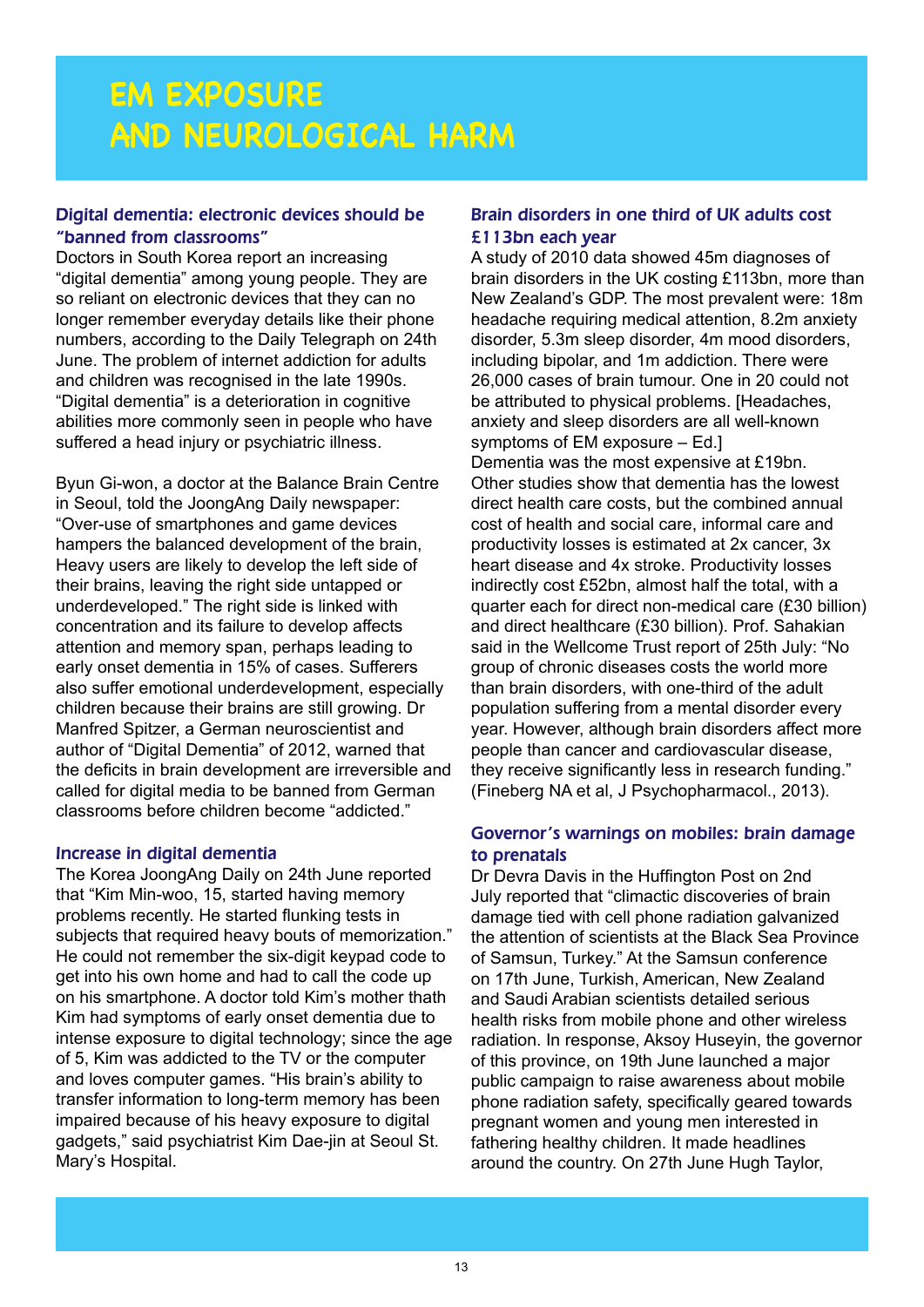Yale University's chief of obstetrics and gynecology, affirmed this precautionary message, reporting that his lab had found that mice prenatally exposed to mobile phone radiation developed serious deficits in behaviour consistent with the brain damage presented to the Samsun conference. Studies on newborn animals found that mobile phone-exposed pups took 3x longer to find food and made 2x as many errors as control group pups. The brains of exposed animals had persistent changes in their hippocampus, critical to reasoning, thinking, introspection and processing of information.

#### Health effects of mobiles: "altering the brain's electrical response"

Arab News on 29th June reported an exclusive interview with Prof. Sultan Ayoub Meo, physician, medical educationist and scientist at College of Medicine, King Saud University in Riyadh. He said: "Mobile phone users often complain about burning sensations or a heating around the ear, headache, tension, dizziness, fatigue, sleep disturbance and impaired hearing and vision. Available scientific literature states that mobile phones emit a pulsed high-frequency EM field which can penetrate the skull, alter distinct aspects of the brain's electrical response, affect a wide variety of brain functioning such as electrical activity, electrochemistry, permeability of the blood/brain barrier."

#### Mobiles' and neurotransmitters: memory,

learning, and stress 1800 MHz, SAR 0.843

W/kg, 0.02 mW/cm2, modulated at 217 Hz disturbed monoamine neurotransmitters (dopamine, norepinephrine and serotonin) in 4 parts of adult rats' brains: "this may underlie many of the adverse effects reported after EMR



including memory, learning, and stress" (Aboul Ezz HS et al, Eur Rev Med Pharmacol Sci., 2013).

#### 2.9 GHz reduces spatial learning and memory

2.856 GHz pulsed microwave at 10 mW/cm2 and 50 mW/cm2 for 6 min reduced spatial learning and memory in rats at 6 h, 1 d and 3 d after exposure, and caused degeneration of hippocampal neurons, decreased synaptic vesicles and blurred synaptic clefts (Wang H et al, Int J Radiat Biol., 2013).

#### Infra-red to change brain cells

Planet InfoWars on 31st May, in an article called

"Growing New Brains With Infrared Light?", reported that axon growth can be controlled by a "neuronal beacon", or near-Infra-Red laser at 785 nm wavelength and 80mW, shone near the axon. This generates localised heat causing the axon in rat brain to change its growth direction in about 10 minutes at temperature gradients of under  $0.1<sup>0</sup>C$ (Black B et al, Opt Lett., 2013).

#### "Glymphatic" system discovered: clue to neurodegenerative diseases?

The US University of Rochester Medical Centre on 27th June reported that their scientists have discovered how the brain clears waste using the "glymphatic" system, a para-arterial network conveying central spinal fluid near to the blood in arteries and veins so that it transports waste material back to the liver. Dr Nedergaard said: "Essentially all neurodegenerative diseases are associated with the accumulation of cellular waste products. Understanding and ultimately discovering how to modulate the brain's system for removing toxic waste could point to new ways to treat these diseases." (Nedergaard M, Science, 2013).

#### Autism, gut bacteria and EM exposure

Health magazine on 3rd July had an article called "Lower Bacteria Levels in Gut May Be Tied to Autism in Kids", featuring a study (Kang DW et al, PLoS One, 2013) of fecal samples from 20 children with autism and 20 children without, where "autism and accompanying gasterointestinal symptoms were characterized by distinct and less diverse gut microbial compositions with lower levels of Prevotella, Coprococcus, and unclassified Veillonellaceae". Dr Mercola on 18th July recommended reviewing, especially for pregnant women since gut flora are inherited from the mother, EMF levels, vaccinations, antibiotics and probiotics, pasturized milk, sugar and sun exposure. Dr Natasha Campbel-Mcbride's "Gut and Psychology Syndrome" explains the importance of gut dysbiosis, i.e. how food can affect the mind.

#### Mobiles and WiFi: prenatal neurological effects and ADHD

Hugh Taylor, a Yale University obstetrician and gynecologist, studied mobile phones' effects on developing fetuses, according to a report headed "Experts: Cellphones pose threat to children's brains" in The Westerly Sun on 28th June about a meeting of scientists to warn people that "radiation from cellphones and wireless internet can negatively affect the brains of children, causing problems with perception, memory and sleep, among other vital functions". His team was the first to use mice which gestated under RF exposure to show behavioral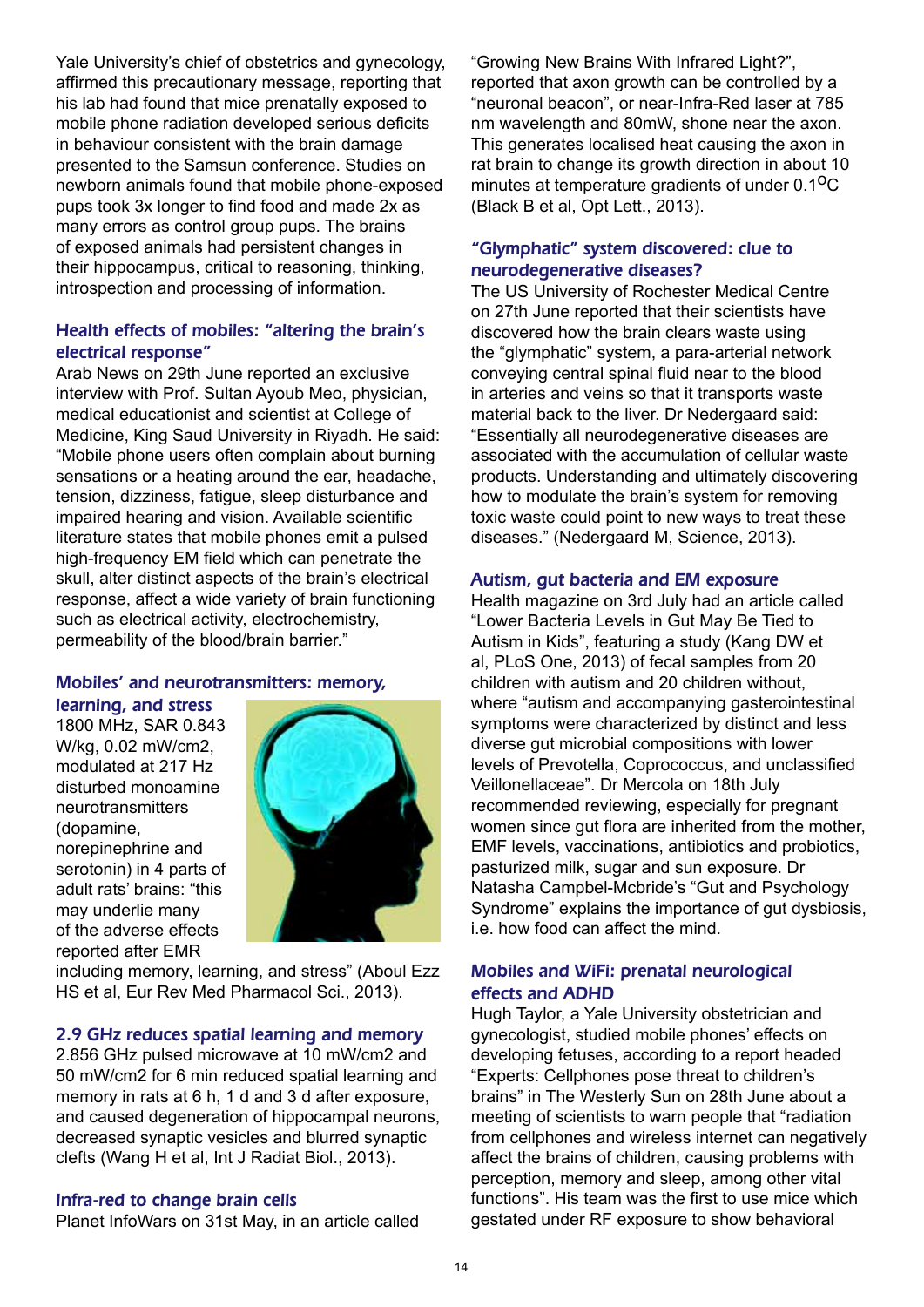effects as adults such as hyperactivity, diminished memory and they were not anxious, causing them to act impulsively, in human terms, the symptoms of ADHD (attention deficit hyperactivity disorder). Exposed mice also had dose-responsive impaired glutamatergic synaptic transmission onto layer V pyramidal neurons of the prefrontal cortex (Aldad TS et al, Sci Rep., 2012).

#### Iron deficiency, demyelination and autism

Joe Imbriano sees autism as a neurological disorder and thus an electrical problem, related to demyelination of neurons. 25% of autistic people have insufficient iron. Iron deficiency is related to impaired cognition and concentration. These people are particularly susceptible to EM effects. Foliates help iron uptake in pregnancy. Carbonyl iron, often taken as an iron supplement, absorbs microwave radiation. See: http://thefullertoninformer.com/ carbonyl-iron-and-orange-county-the-autism-capitalof-the-state/. It is known that demyelination, as in MS, also relates to ES.

#### Street light problems

There are reports of people suffering ear pains and headaches from new LED street-lights. The "horrendous" pains disappeared only when the council switched the street lights back to sodium ones.



#### Decreased brain response

Six hours a day exposure to 900 MHz decreased neuronal excitability of Purkinje cells in rats (Haghani M et al, Neuroscience, 2013).

#### Magnetic fields cause eye-movements and vertigo

All healthy subjects developed nystagmus (eye movements) in the static magnetic field (MF) of an MRI machine, but not patients lacking labyrinthine function, without head movement or change in magnetic field. Magnetic vestibular stimulation (MVS) seems to derive from a Lorentz force from interaction between the MF and naturally occurring ionic currents in the labyrinthine endolymph fluid. This force pushes on the semicircular canal cupula, which functions as a pressure sensor, leading to nystagmus and vertigo (Roberts DC et al, Curr Biol. 2011).

#### Children affected by power-lines

A study of 437 children aged 9-13 at two primary schools showed that those near 500 kV HVT lines had poorer performance on the computerized neurobehavioral tests for visual retention and pursuit aiming (Huang J et al, PLoS One, 2013).



#### Animal magnetic navigation

A useful summary article is: Dan Cossins, "A Sense of Mystery: Researchers from various disciplines are homing in on the mechanics of magnetoreception, an enignmatic sense that some animals use to navigate the globe", The Scientist, 1st August 2013, the cover story called "A Biological Compass".

#### Natural light and circadian rhythm

Under natural light the internal circadian clock synchronizes to solar time. Modern light exposure patterns contribute to late sleep schedules and may disrupt sleep and circadian clocks (Wright KP Jr et al, Curr Biol., 2013). BBC News on 1st August noted that modern lighting delays a rise in melatonin levels by about two hours.

#### Effects of light at night

Inappropriate nocturnal lighting can disrupt circadian and photoreceptor gene regulation (Bobu C et al, Mol Vis. 2013).

#### Pre-term births: pregnant mothers using mobiles and computers

Preterm births were associated with mothers using mobile phones and computers during pregnancy (Col-Araz N, J Pak Med Assoc., 2013).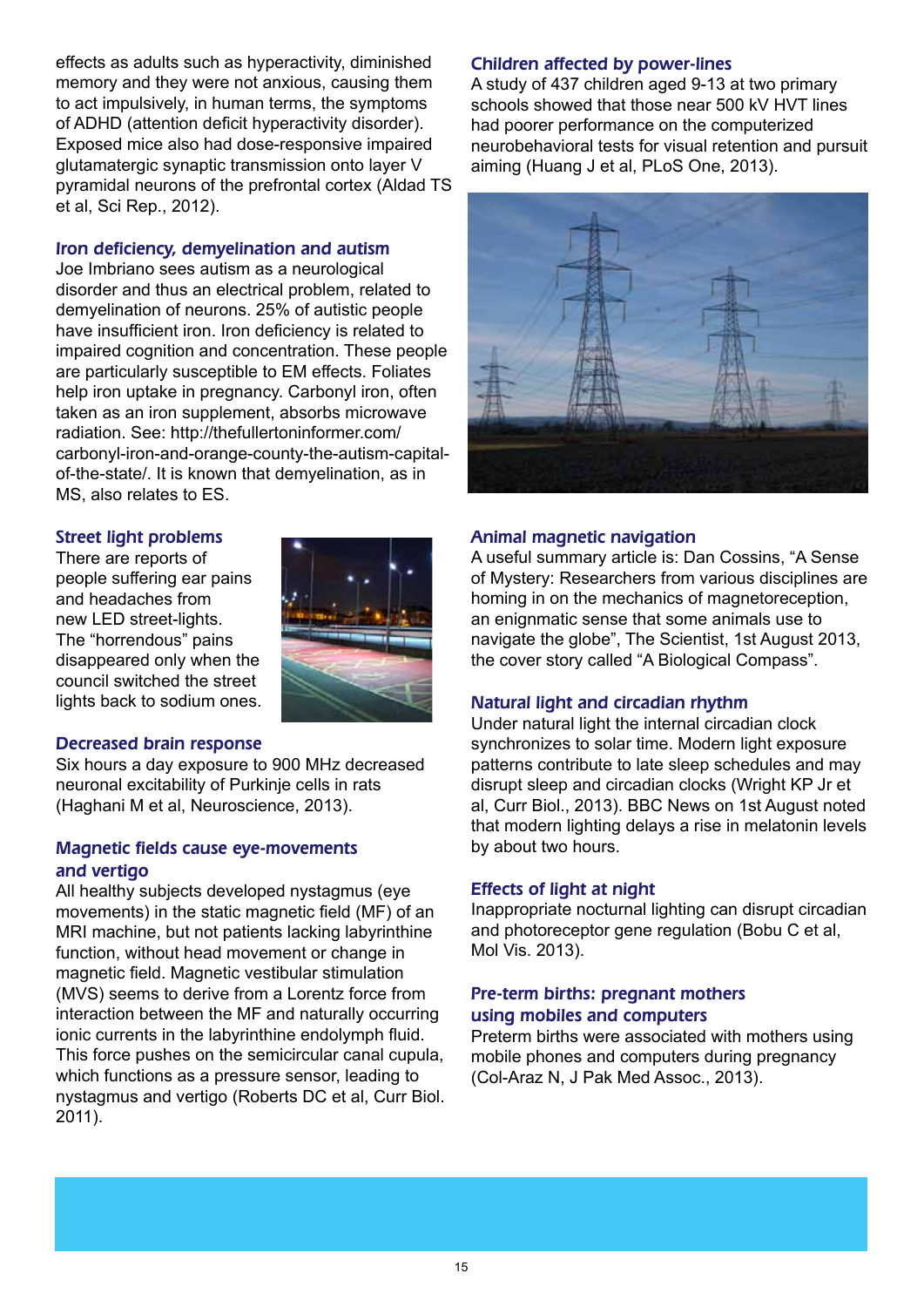# *PHE AND AGNIR: MORE CRITICISM*

# **Rubin and "Voodoo science": need for biological objective data**

Prof. Dariusz Leszczynski, of the Radiation and Nuclear Safety Authority in Finland, in his "Between a Rock and a Hard Place" article in the Washington Times on 6th August called "Voodoo Science", suggests that, because Dr James Rubin of King's College, London, is a specialist in psychological medicine, ES/EHS research has stagnated in "psychological evaluations" instead of possible biological causes. Rubin, a member of PHE's AGNIR, has written reviews of psychological diagnosis. These reviews are used by PHE, AGNIR, WHO and ICNIRP, but are "absolutely insufficient to prove or to disprove ES/EHS". Instead, "hard biological evidence" is needed, with objective data such as "differences in transcriptome (expression of all genes) or in proteome (expression & activity of all proteins) between non-ES/EHS and ES/EHS persons".

Rubin's kind of "voodoo science", aimed at proving that ES/EHS is just a mental and/or imaginary problem, is seen in two recent examples, analyzing news-media reports on possible harmful effects of EMR (PLOS One; J Psychosomatic Res), using this "voodoo evidence" to support the claim that ES/EHS are caused by news-media reporting. Prof. Leszczynski argues that Dr. Rubin and his co-workers do not need to "waste time and money" on such research, since such "medical students' disease" is well known, and such "voodoo science" analyzing news-media reports is a "pseudoscience", as is a survey of symptoms among selfdiagnosed ES/EHS in Finland.

Prof. Leszczynski suggests that samples of blood, saliva, urine or punch-biopsies of skin could help biological analyses using transcriptomics and proteomics, increasingly the "approaches of choice in toxicology, ecotoxicology and help in human health risk assessment". He argues that "Scientists



should stop playing games with human health and start gathering real, objective, data" on ES/ EHS. Prof. Leszczynski says that he planned such objective experiments "but my bosses forbade it and my lab was closed down".

# **PHE challenged over failure**

#### **on 2B cancer rating**

Safe Schools Information Technology Alliance (SSITA) along with 15 other national and international organisations, including ES-UK, and numerous individuals, in July issued a formal complaint to PHE/HPA for failing to include mention of the IARC 2B cancer agent for all RF exposure.

# **Does PHE/HPA keep evidence "constantly under review"?**

On 26th June 2012 the DECC sent an email about the health dangers of wireless smart meters stating that "we have consulted with the Department of Health, as they keep the evidence base on these issues constantly under review, looking at all sources, nationally and internationally." On 28th June 2012 HPA/PHE wrote to DECC that "In between the publication of formal reviews, the HPA monitors emerging scientific studies covering all EM frequencies and health." (FoI request letter from DECC, 16th October 2012, on "Potential Health Effects of Smart Meters".)

# **PHE's support for WiFi 2B cancer agent in schools: following industry?**

People are increasingly associating WiFi in schools or home with cancer. The UK government's PHE, based on its AGNIR 2012 RF report, says there is "no reason why schools and others should not use WiFi equipment" (4th July 2012). It says it follows ICNIRP whose 1998 standards follow closely those of the USA's FCC, adopted in 1996 and created by the IEEE Std C95.1 in 1991 when the chair of the IEEE ICES Committee was allegedly C-K Chou, an executive of Motorola, part of the wireless industry which the limits supposedly regulate.

# **PHE/HPA again wastes public money: failure to study scientific consensus on health**

In 2009 PHE/HPA wasted £0.33m on a study to confirm that WiFi levels were below the heating levels of ICNIRP, writes the Editor. This fact was already known from peer-reviewed studies and the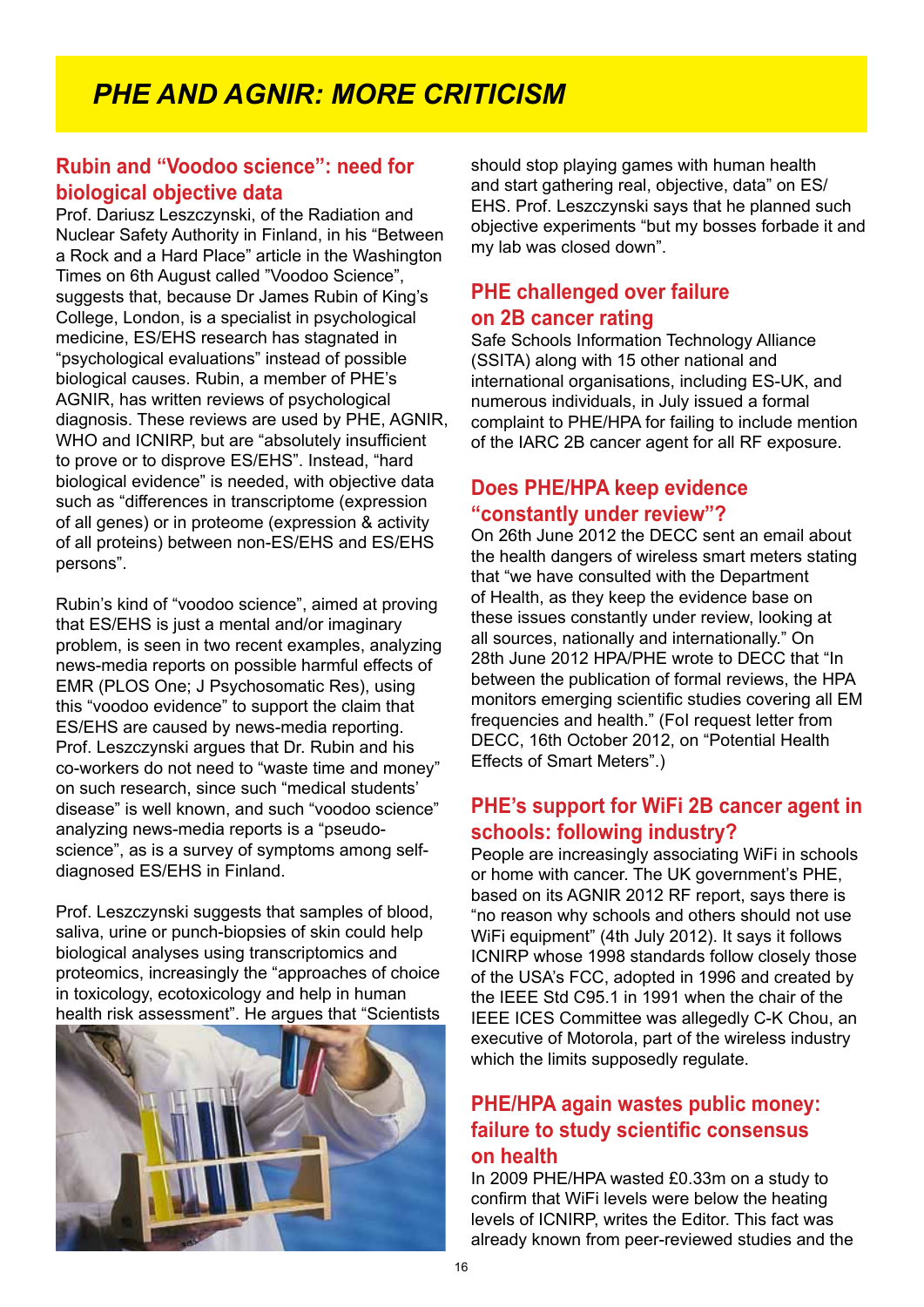excellent BBC Panorama programme of 2007. PHE/ HPA, however, failed to assess the short- and longterm health effects of constant non-thermal WiFi exposure in schools and thus failed a generation of the UK's children and teachers, with possible cancer-causing results.

Now PHE/HPA appears to be wasting more money on exactly the same type of project, this time on wireless smart meters. On 10th July 2012 HPA wrote to DECC: "Smart meters were identified as a priority for research in January 2010 following introductory discussions with DECC on the roll-out plans. We began thinking in more detail about what work could usefully be done in the following autumn when it was becoming clear from experiences elsewhere that the roll-out of meters was likely to lead to expressions of concern about possible health effects and that there would be a need for relevant exposure data to be gathered as part of addressing these concerns. The possibility of a research project and our attempts to find a source of funding, were also discussed at a joint meeting with DECC in January 2012. … in June this year [2012] this was one of a number of projects that secured funding from HPA"s Strategic R&D Fund. …

The main aim of the project is to assess the contribution to personal RF EMF exposure arising from smart meter signals and compare this with the appropriate ICNIRP guideline values." It seems that the project will include laboratory experiments by Dr Mann of PHE and be completed in 2.5 years, presumably at the end of 2014. It is already well known that wireless smart meters are designed not to heat people and therefore this study is a waste of time if it simply compares radiation levels with ICNIRP heating levels. Instead, the UK needs studies at non-thermal levels on the harm to health of the general population and especially vulernerable sub–groups, such as children, the elderly and those already sensitised to EM exposure, the sub-groups already identified by ICNIRP in 2002 as vulnerable to EM exposure at non-thermal levels below its heating limits.

# **AGNIR's Prof. Haggard: assessing balance of evidence is "tricky"**

The Weekly Zaman on 1st July had a long article by Rabia Spiker called "Are mobiles and Wi-Fi a health hazard?" In it Prof. Patrick Haggard, a member of AGNIR whose notorious 2012 RF Report is said by PHE and the government to be responsible for the high levels of EM exposure in the UK, said: "The tricky thing in this area is to look at the balance of the evidence."



# **PHE begins to recognise non-thermal dangers?**

The Public Health England website was updated on 23rd July with two new additions. Under "Roll-out of 4G" it states: "PHE recommends that excessive use of mobile phones by children should be discouraged and mobile phone Specific Energy Absorption Rates (SAR) values should be clearly marked in the phone sales literature." Since all mobiles are designed to operate well below ICNIRP's heating limits, this means PHE is at last concerned about non-thermal effects. There is also a section called "Radio Waves: reducing exposure" where it is at last recognised that: "uncertainties in the science suggest some additional level of precaution is warranted, particularly for sources such as mobile phones." Again, since heating is not the issue, PHE appears to assume RF may have non-thermal effects.

PHE's other website information still tries to pretend that WiFi, Smart Meters and phone masts are safe, even though they have been specifically included by the IARC in the same cancer warning as for mobiles and the established non-thermal mechanisms are the same as for mobile phones. PHE now needs to warn the public that there is consistent evidence supporting the scientific consensus that all pulsed microwaves can be dangerous, including WiFi, mobile phone masts and smart meters.

# **Rt Hon Jeremy Hunt: need for "accountability"**

Mr Hunt, the Health Secretary who is directly responsible via Public Health England and its Advisory Group on Non-ionising Radiation for ES problems caused by high radiation levels in the UK, announced on 20th June after the disclosure of warnings in the NHS being deliberately repressed: "There has to be accountability … people have to know where the buck stops when something goes wrong."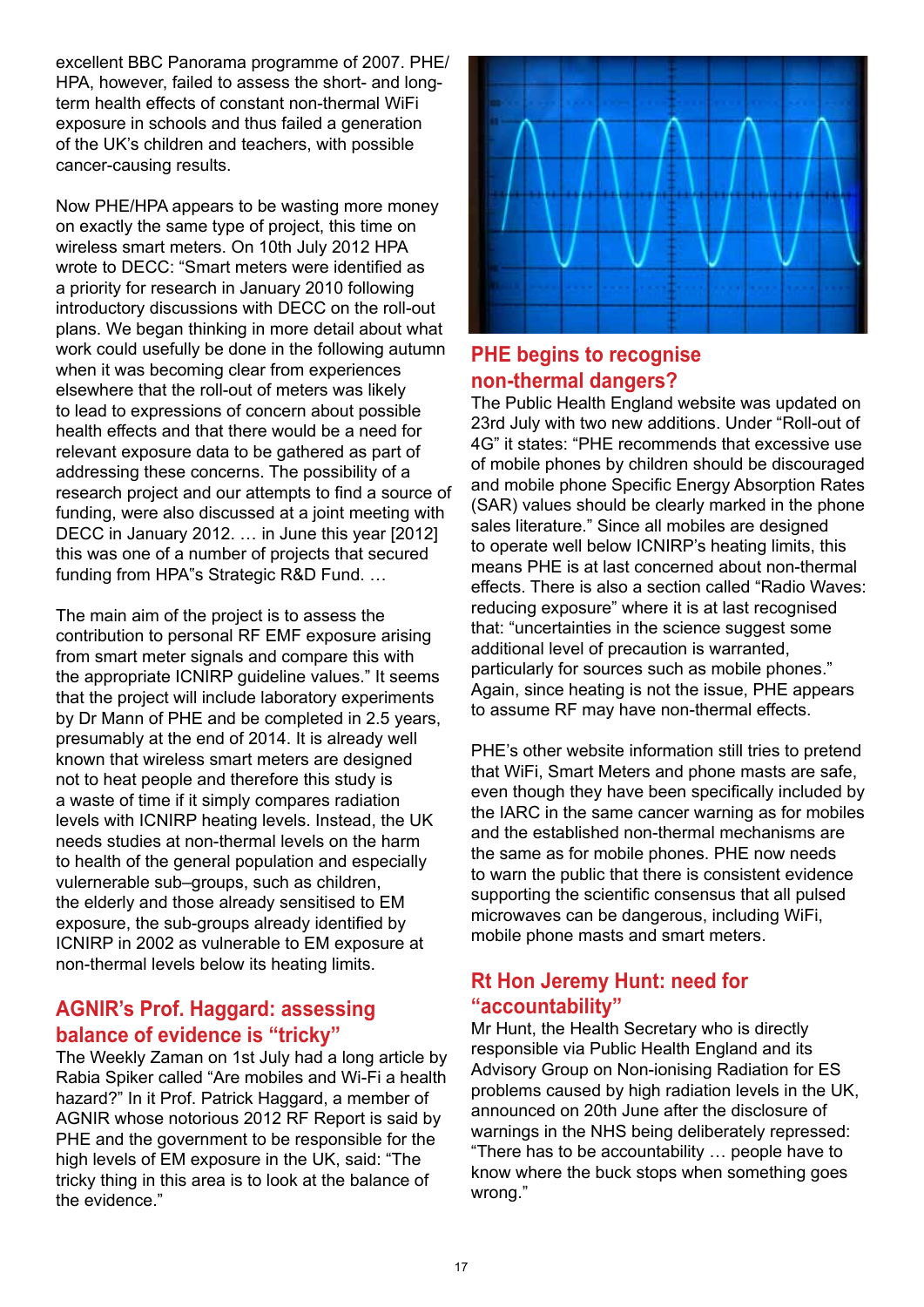# **GOVERNMENTS: BIASED, OUTDATED, MIJDDLED?**

# **PHE's AGNIR: not "independent"?**

From an email (FoI) from the HPA to DECC on 23rd May 2012, entitled: RE: new HPA document on health effects and EMFs: where it says of the AGNIR RF 2012 report "It is important to describe the report as from an independent expert group that reports to the HPA, rather than as HPA report per se." In the last Newsletter it was argued that the AGNIR deliberately had as its first chair the pro-industry Sir Richard Doll as a 'front' to hide its support for very high EM pollution levels, and most of its members came from the pro-industry heating-only minority group.

# **Canada and Sweden: industry bias in supposedly medical advisory groups**

The way that PHE's AGNIR can be seen as a 'front' to allow the UK government to hide tha dangers of EM exposure was explained in the July 2013 Newsletter with Sir Richard Doll's role as its first chairman. The items below show similar industry bias in supposedly independent advisory groups in Sweden, linked with AGNIR, Canada and in the USA's IEI.

# **Second industry-bias conflict in Canada**

According to "Second Wi-Fi panel member's conflicts are problematic", (Webster P, CMAJ, 8th August 2013), John Moulder apparently has "close industry ties and should be removed" in the view of Canadians For Safe Technology. He is said to have served as "a professional witness with a pattern of denying the suspected or identified risks" of EM pollution; "He has no place in influencing Canada's safety review."

# **Canadian conflicts-ofinterests force change**

Criticisms, such as "Federal Wi-Fi panel criticized for undisclosed conflict" (Webster P, CMAJ, 18th June 2013), led to the Royal Society of Canada announcing on 5th July that Prof Daniel Krewski resigned as chair of their review panel. This was over conflict of interest after he failed to disclose fully his government contracts.

# **Swedish advisory group SSI and IEI not "independent"?**

According to Mona Nilsson's report of August 2013, in 2002 Lars-Erik Holm, director-general of the Swedish Radiation Protection Authority (SSI), hired Boice and McLaughlin to review mobile phones safety. The latter were at the International Epidemiology Institute, founded in 1994 by the USA National Cancer Institute, a pro-industry litigation and research group which in 2001 completed a \$373,000 study with funds from the two largest Danish telecoms companies, (Bloomberg Financial News, 26th February 2002; Johansen C et al, J Nat Cancer Inst., 2001) and in 2002 was involved in litigation defending Motorola in the Newman brain tumour case (Hardell et al, "Secret Ties to Industry and Conflicting Interests in Cancer Ressearch", Am J Industr Med., 2006). The Danish study was notorious for omitting over 200,000 corporate customers, probably the heaviest mobile users. The Boice and McLaughlin Swedish report also claimed mobiles were safe (Boice JD, Jr. & McLaughlin JK, "Epidemiological studies of cellular telephones and cancer risk—a review" Statens Stra°lskyddsinstitut rapport (Swedish Radiation Protection Authority Report) www.ssi.se, 2002).

At the same time Holm made Anders Ahlbom chairman of the Swedish Radiation Protection Authority's "independent expert group". Ahlbom produced 8 reports dismissing Hardell's studies, as well as other results showing health risks from mobile phone radiation. In June 2011 he resigned when Nilsson uncovered his directorship of his brother's consulting firm which supported mobile phones companies but did not appear as a declared conflict of interest at the time of the IARC meeting which classified RF radiation as a 2B cancer agent. According to Microwave News on 22nd May 2011 Ericsson was a client of his brother's consulting firm, whereas Ahlbom explicitly denied this.

Ahlbom, head of the Karolinskas's Institute of Environmental Medicine, was "arguably the most important epidemiologist studying mobile phone radiation in Europe." He was a member of the private pro-industry group ICNIRP for 12 years and was then a consulting expert. Ahlbom's "protégée, Maria Feychting", according to Microwave News, works on the notorious COSMOS project, which critics see as again designed to find no harm. She is a member of PHE's AGNIR and deputy head at the Institute of Environmental Medicine at the Karolinska under Ahlbom. She is also a member of the pro-industry private group ICNIRP and scientific secretary of the Ahlbom's group at the Swedish Radiation Protection Authority.

# **House of Commons Library briefing notes need updating**

The House of Commons Library briefing notes are not fully up to date as regards health effects from electromagnetic exposure. For instance the Standard Note on Smart Meters (SN/SC/6179), updated 20th June 2013, does not mention, in section 3.4 on "Health concerns; electromagnetic sensitivity", international recognition of electrosensitivity by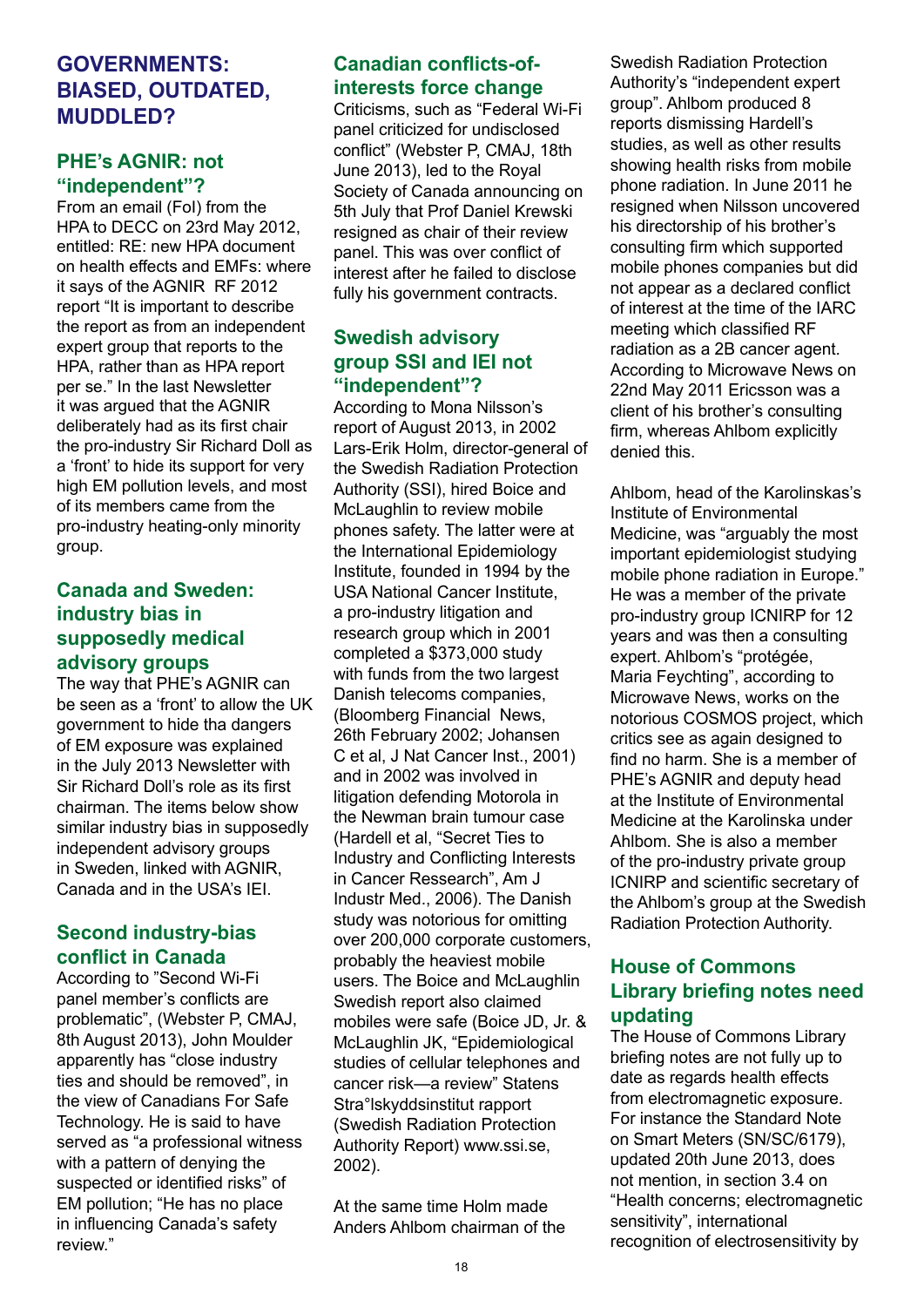the Nordic Council of Ministers in 2000 and some other countries, or resolutions by the European Parliament and Council of Europe in 2011 regarding the recognition of ES, or include the IARC classifications of ELF and RF as 2B carcinogens.

# **New safety guidelines 2014-5: Lowest Observable Effect Level (LOEL) or Adverse Health Effects (AHE)**

The new safety guidelines in 2014- 15 for EM exposure to replace the outdated 6-minute heating-only levels currently used by PHE, AGNIR, SCENIHR, FCC, WHO and ICNIRP, should logically be based on safety margins below non-thermal evidence of LOEL (Lowest Observable Effect Level) (BioInitiative 2012 Report), writes the Editor. Safety margins below non-thermal evidence of AHE (Adverse Health Effects) causing "detectable impairment" to an individual or his/her offspring would need to be substantially greater to allow for current uncertainties in detecting the positive or negative nature of the observable effects (ICNIRP, 1998, p.494; FCC: OET no.56, 1999, p.6).

## **Mobiles at 2.0 W/kg or 0.000033 W/kg: muddles on non-thermal limits?**

Australia's ARPANSA Fact Sheet no.13, revised in July 2012, includes: "Some research has indicated that non-thermal effects resulting from low-level RF exposure may also occur. However, the existence of these effects and their implications has not been sufficiently established to allow for them in the Standard." Yet it also states: "The Standard also sets limits for pulsed radiation that are intended to eliminate possible effects where heating is not evident (non-thermal effects)." Fact Sheet no.2, however, also revised in 2012, states that "In the ARPANSA Standard the SAR

limit for mobile phone handsets is 2 W/kg of tissue (averaged over 10 grams). This resulting limit includes a significant safety factor, with the maximum temperature rise in the side of the head tissue being less than 0.1°c." This is clearly a heating standard, not a non-thermal or biological limit such as 0.000033 W/kg (Seletun, 2010).

# **DECC appoints communications director**

Arthur Leathley, formerly at Virgin Trains, is DECC's new communications director, according to PR Week on 2nd August. DECC is the government department in charge of smart meters, wind farms, and fracking. Alex Aiken, the government's new comms director, took office in April.

# **Canadian Toolkit: mixed message on EHS**

A 376-page "Radiofrequency Toolkit for Environmental Health Practitioners", published in March by the BC Centre for Disease Control and the National Collaborating Centre for Environmental Health, warns about some of the dangers of RF exposure. On EHS, however, it admits that the condition is not yet defined but evidence has been found of symptoms, yet seems to doubt their existence, using typical sceptical phrases such as "mixed … inconsistent…in general…reliably…reproducible and consistent…however…": "Findings from population health studies of exposures from mobile phones and mobile phone base stations are mixed and inconsistent … The prevalence of EHS is estimated to vary from 1% to 10% of the population. In general, subjects who are self-declared with "EHS" do not reliably detect RF when blinded to the source, and RF fails to trigger symptoms in self-declared EHS individuals in a reliable, reproducible, and consistent way. However, provocation studies

are limited to examining acute (short-term) exposure to RF, and acute symptoms and the effects of cumulative, chronic exposure to RF on persistent human health symptoms have not been studied thoroughly."

# **WHO seminar: governments breaking Nuremberg code?**

On 5th June 2013 WHO held a seminar at the French Agency for Food, Environmental & Occupational Health & Safety (ANSES) in Paris with 100 stakeholders from 40 countries on EM effects associated with mobile phones and masts, WiFi, smart meters and wireless technology. Eileen O'Connor, Sissel Halmøy and Kerstin Stenberg, board members from the International EMF Alliance, attended the meeting. O'Connor, representing the UK Radiation Research Trust said: "Many doctors and scientists worldwide believe there is a very real and significant risk to the general health of the public, wildlife and the environment. It is an infringement of human rights and may possibly be in contravention of the Nuremberg treaty to subject unsuspecting members of the public to RF/EMF emissions when they have not been shown to be safe, and indeed much research and observation suggest that there are significant risks. Because the public has clearly not given permission or approval or been given proper advice or words of caution to allow them to make informed decisions …" Stenberg, of the Swedish Association for the EHS, said, "We are deeply concerned about the increased prevalence of precursory symptoms of EHS in society such as insomnia, concentration and behaviour disorders, depression and tinnitus. We need to reduce the knowledge gap in order to allow an early diagnosis and reduce the incidence of severe FHS"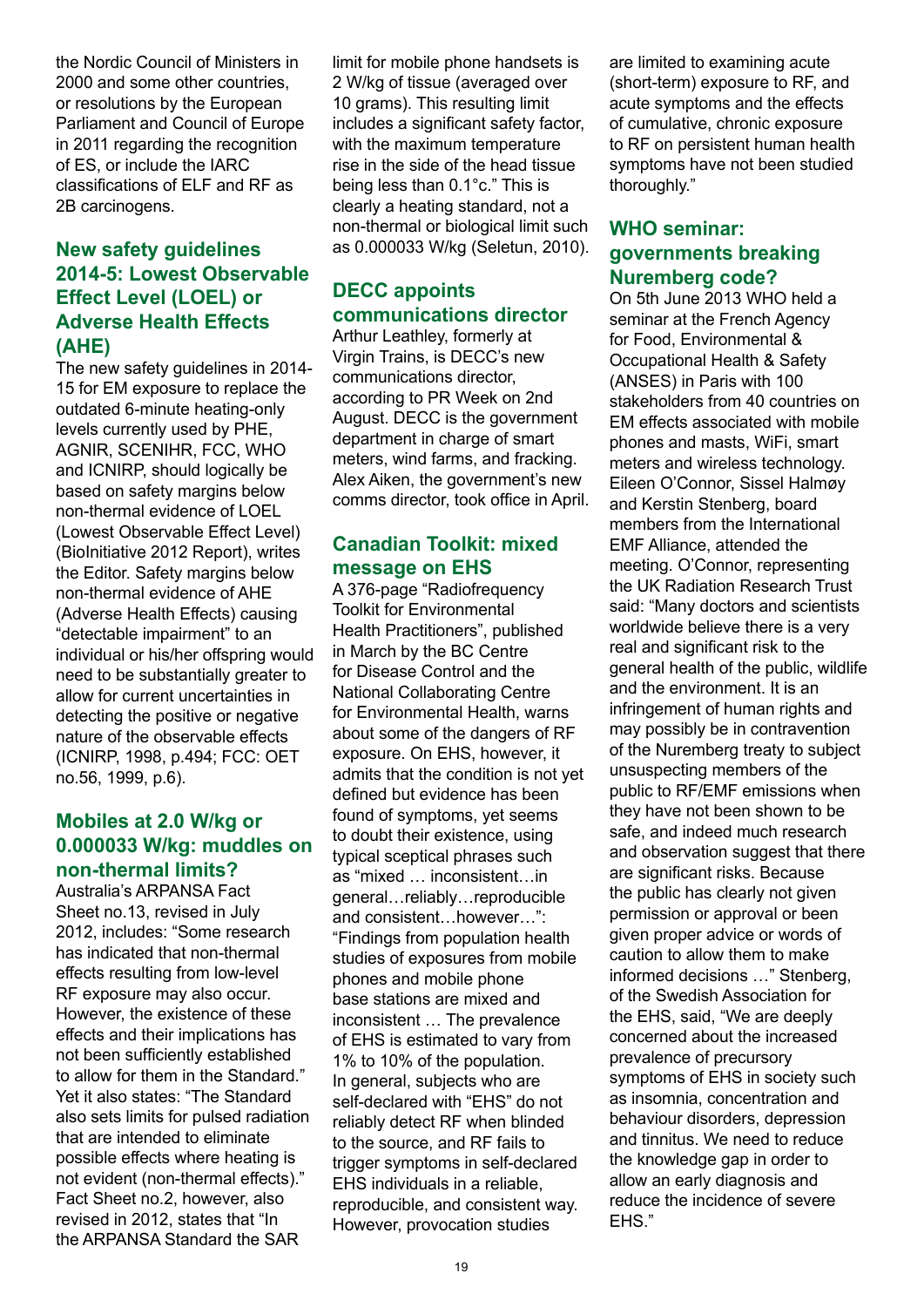# WIFI AND MOBILE HARM IN SCHOOLS

#### Open letter against WiFi from UK doctors

On 4th June a letter advising against the use of WiFi on health grounds was published by SSITA, a group educating schools on known WiFi health risks. It was signed by some doctors leading awareness in the UK of the health dangers of this 2B cancer agent: Dr Liz Evans, Dr Andrew Tresidder and Dr Erica Mallery-Blythe.

#### ARPANSA advice: keep WiFi routers "at a distance", "reduce time you use them"

Fact sheet number 14, "How to reduce exposure from mobile phones and other wireless devices", from Australia's ARPANSA issued in June 2013 includes keeping WiFi routers "at a distance, for example placing the wireless router away from where people spend time" and "reducing the amount of time you use them". [This advice is, of course, vital for schools and children – Ed.]

#### Australian mobile and WiFi warning

Perth Now on 3rd March reported an Australian Federal Government health warning on mobiles, cordless phones, WiFi, wireless security and bably monitors. It was published by ARPANSA, the Australian Radiation Protection and Nucleas Safety Agency. Steve Hambleton, president of the Australian Medical Association, said it was best that children did not hold mobile phones directly to their ears. Fact Sheet no. 11 on Mobile phones and children was revised on February 2013.

#### Excellent video on WiFi and mobile dangers for children

WiFi in Schools Australia published an excellent video in August on the serious health dangers of mobiles and WiFi. It also highlights the confusion in international, national and local

responsibilities for this appalling situation ("Safe & Smart 4 r Kids: reduce wireless radiation", 2013, 9 mins, www.youtube.com/ watch?v=GJPTzaNkcUk).

Heating effects measured by SAR range from 0.34 W/kg for the Galaxy SIII mobile and 0.90 for the iPhone5, to 1.07 for the iPad2 and 1.19 for iPad3. [Biological limits are: 0.000033 W/kg (Seletun, 2010) based on a benchmark for adverse health of 0.0166 W/ kg.]

Peak pulses from an iPhone on talk reached 190,000 microW/ m2, and from an iPad with WiFi but not downloading 700,000 microW/m2. [Biological limits are: 0.01 Burgerform sleeping, 1.0 Salzburg indoors, 3.0 BioInitiative (2012) children and sensitives, 6.0 BioInitiative (2012) general population, based on a Lowest Observed Effect Level of 30.0 microW/m2]

#### ES boy denied school: "no place for discrimination"

Kim Goldberg posted an account of two ES boys on the Refugium website in August 2013. Jaden, aged 12, was able to attend school since it had minimal WiFi. and none near his classroom. Evan was 14 and had to be home-educated, however, because his school in the Sooke district on Vancouver Island refused to accommodate his disability. His mother said: "There is no place for discrimination in schools." Evan said: "I had heart palpitations when WiFi was on, and I had headaches because I had a metal plate in my mouth which amplifies it and shoots it right to my brain." Jaden said that until his family got rid of their WiFi his throat was really sore: "I had a lot of trouble breathing and a lot of mucus. Then they turned off the WiFi, and right away I could

breathe – within one day." Their mother Tammy, who is also ES, said: "Our family uses the internet like every other family – we just choose to do it with wires."

#### Canadian teachers against mobiles and hiding WiFi

The Elementary Teachers Federation of Ontario, Canada's largest teachers' union with 76,000 members, voted at its AGM that students' mobiles should be turned off and stored, as one of a series of motions recognising mobiles and WiFi as potential workplace hazards for teachers, especially women, according to CNW Yahoo News on 15th August. Another motion demanded that WiFi transmitters should not be hidden in ceilings but labelled as part of a hazard control programme. A study on the harm from mobiles will be completed by February, according to the Huffington Post on 17th August.

#### Israeli Supreme Court: government must give number of EHS children in schools; need to restrict WiFi

On 18th July the Israeli Supreme Court was told in the appeal on the petition of August 2012 to ban WiFi in schools that the department of education had (a) banned WiFi from kindergartens, (b) children in first and second grades will be exposed to WiFi for only one hour up to three times per week, (c) WiFi will be used only where wired networks are not safe, although 1,300 out of 4,000 schools now have them. The Supreme Court ordered the Education Department to supply by 6th November 2013 the number of schools with wired and WiFi networks and the number of schools with EHS pupils.

Attorney Dafna Tachover submitted the 65-page brief with 640 pages of appendices on 13th June, emphasising the problem of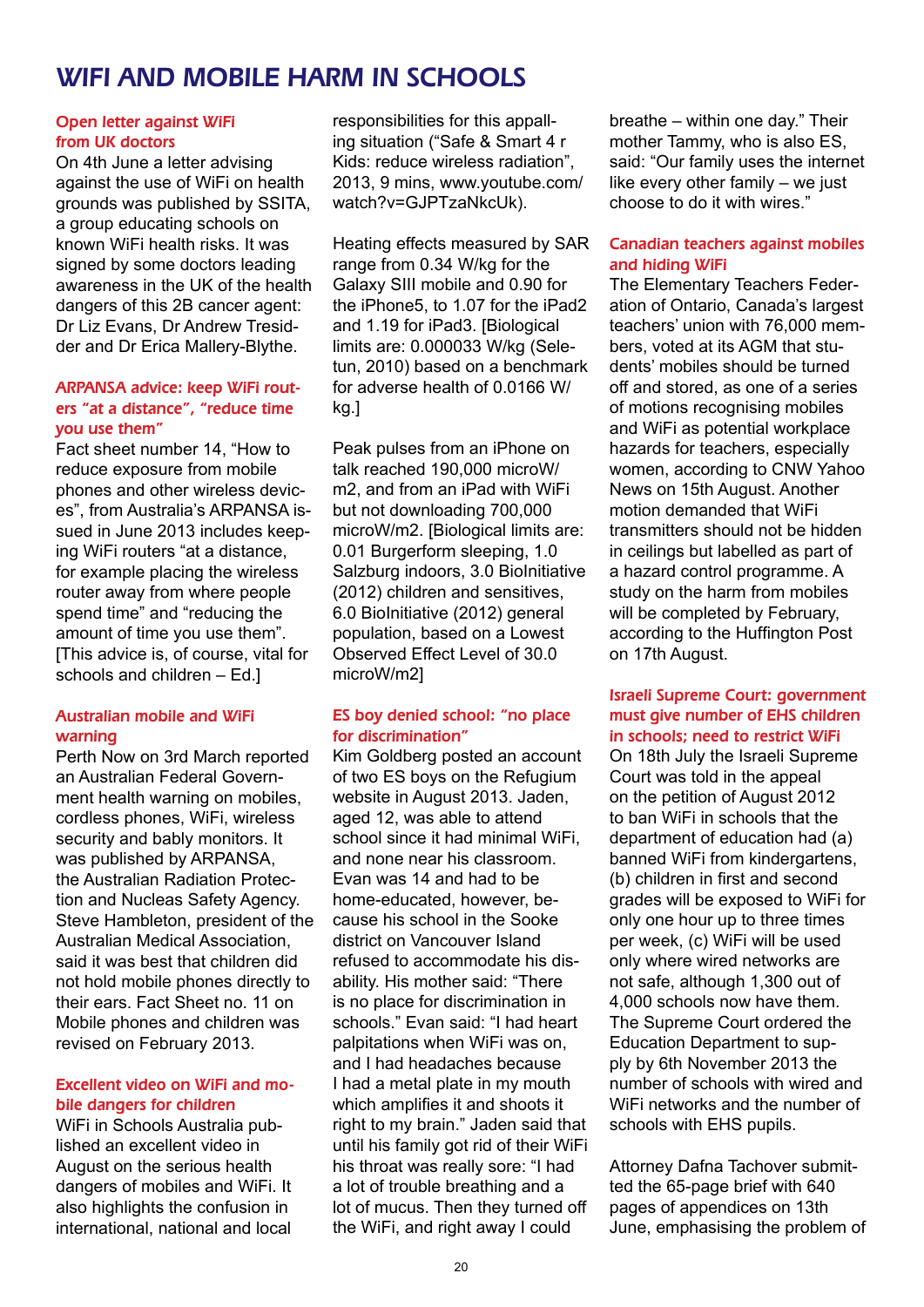EHS and claiming that it is unreasonable to expose children to WiFi when it is proven to cause sickness. It sought to prove: (1) EHS is an existing illness, caused by EMF; (2) the thermal safety standard was proven false 40 years ago; (3) it is unreasonable to rely on the WHO because it is corrupt; (4) the Israeli Governmnet's evaluation of the issue was unprofessional and negligent; and (5) the industry intentionally misled the public. The brief claimed that the contention of the government that the existing Israeli standard (1/10 of the Thermal Standard) "Protects with absolute certainty from known adverse health effects" is ridiculous as: (a) How can it be protective if people are sick with EHS? (b) How can it be protective when thousands of papers prove biological effects? (c) How can it be protective when even WHO declared RF a 2B carcinogen?

The brief emphasized that the EHS issue indicates that the damage already exists. Affidavits from seven professionals with EHS were provided, including an affidavit of a mother who has two daughters suffering from EHS; supporting scientific evidence was presented. It was shown that the government did nothing to investigate the issue despite ample notice and legal obligation. In addition, the brief sought to demonstrate the ridiculousness of the claim that the condition does not exist and/or that it is not proven to be caused by EMF's.

On 16th November the Israeli government has to submit its answer and the plaintiffs will have to respond 15 days later. The Court indicated that, following the submission of these responses, it intends to reach a decision.



# **SMART METER DANGERS**

#### Refuse wireless Smart Meters: UK government still wants to expose you to a 2B cancer agent

On 23rd February 2012 DECC and Consumer Focus held a workshop entitled "Potential Health Concerns linked to Smart Metering". Although this raised significant health issues, the DECC consultation released on 27th July 2013 ignored this workshop and instead accepted the pro-industry heating-only hypothesis of PHE and ICNIRP. Yet most of the comments from February 2013 on smart meters posted on the DECC website concerned the known health dangers which people already experience. Why is the UK government so arrogant and so far out of touch with what people are actually experiencing and what independent, nonindustry, scientists are saying? How can any government force a 2B cancer agent on its population, even in their homes?

#### Smart Meters' radiation higher than mobile phone masts

In a 4 minute US video a typical roof-top antenna is shown emitting 8-40 microW/cm2, compared with a single PG&E smart meter reading 8-40 microW/cm2, a bank of 5 reading 4-70 microW/cm2, and a bank of 42 reading 4->200 microW/cm2, with >300 pulses in 10 seconds and, unlike the phone antenna, no warning sign or barrier.

www.youtube.com/watch?v=N6VwYPL9aE4&list=PLA69545E741 F08AA2

## British Gas smart meter transmits every 2 seconds

Stop Smart Meters! UK report that measurements of a British Gas smart meter in London showed pulses every 2 seconds, equivalent to 43,200 pulses per day.

#### British Gas: confusing some customers

According to Stop Smart Meters! UK on 2nd August, Stuart Rolland, managing director of smart metering at BG, on 30th July wrote "you do not have to have a smart meter if you do not want one." On 1st August Kate Sadler, however, a representative of the BG customer relations team, wrote: "Every single one of our customers is going to have a Smart Meter installed. This isn't a customer choice." [The managing director is correct, since the government announced on 29th November 2011 that smart meters would not be compulsory –Ed.]

#### Legal challenge over smart meters: negligence, deceit, neurological damage

The VC Reporter on 25th July had an article entitled "The smartgrid health risk? Lawsuit claims utilities negligent, deceitful about smart meters" about a case filed against SC Edison, PG&E, smart meter manufacturers and installation companies for neurological harm from smart meters, negligence, fraud, deceit, product liability and intentional emotional distress. Dr. Robin Bernhoft, a medical toxicologist in Ojai, said: "From these peer-reviewed studies I've read, it's clear that the electrical signals the meters put out every minute are damaging to neurological tissue. It's not the thing you want in your house or neighbourhood."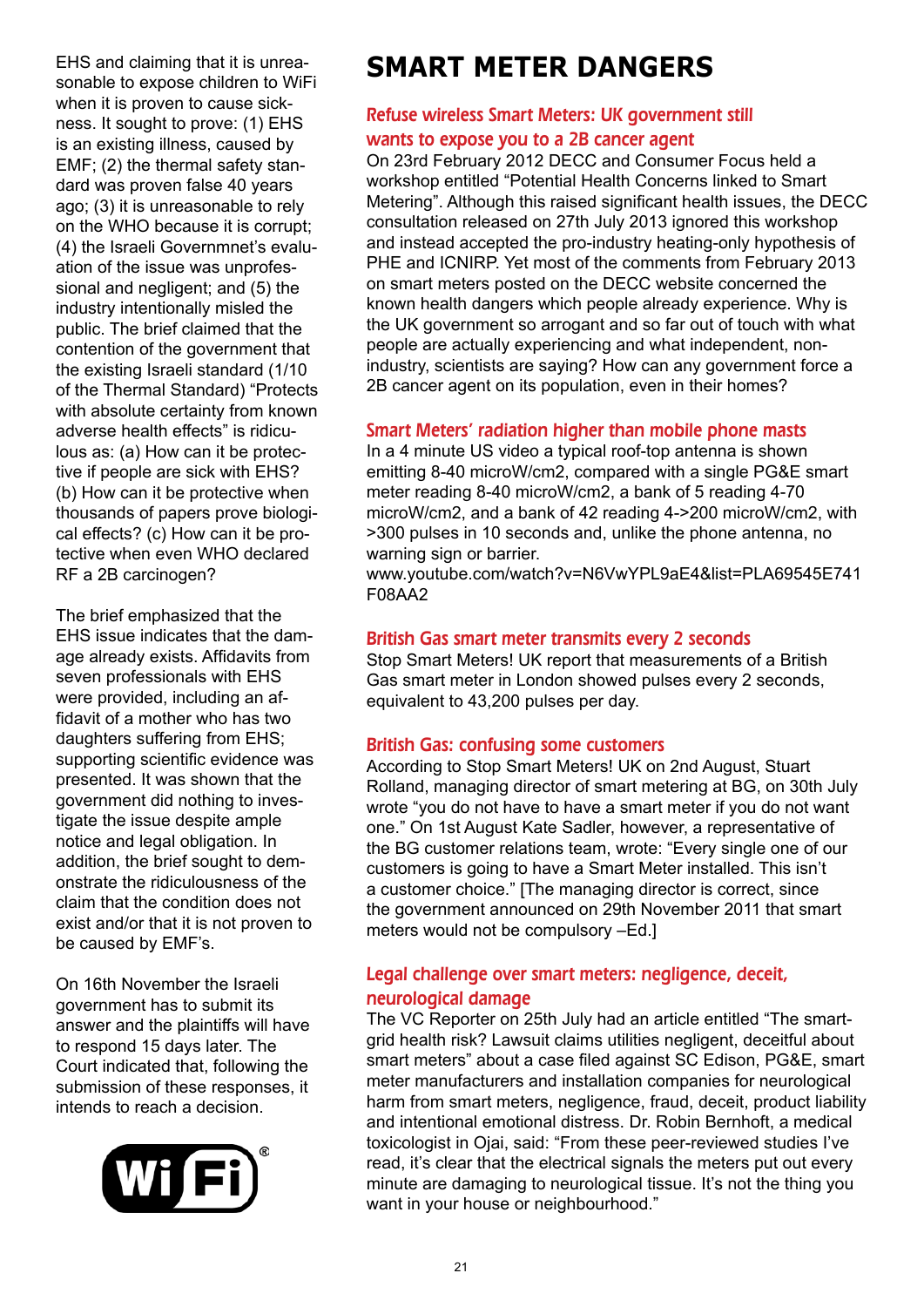#### Smart meter class action against utility company

On 25th July a smart meter class action was filed against BC Hydro by a resident where BC Hydro had already imposed a smart meter. Una St Clair said: "If I choose to avoid chemical fertilizers on my property because I think they're unhealthy, that is my choice. The same goes with exposure to smart meter radiation. In a free and pluralistic society, a possible toxin cannot be forced down anyone's throat – or forced onto one's property." David M. Aaron, counsel for the plaintiff, said: "The lawsuit asserts that the home is a private domain where free choice and autonomy rule. It claims a right of control over environmental exposures generated from one's own domestic dwelling."

#### "Take Back Your Power" film

Josh del Sol's acclaimed film on smart meter dangers was released on 5th September. According to USA Today on 12th August, Josh del Sol became interested in this topic in 2011 when a friend linked a serious illness to the recent installation of a smart meter. Del Sol said: "We had a difficult time getting anyone in the industry to talk to us on camera once they found out that we were wanting to get to the bottom of some of these concerns." (See the film's website for details of buying a DVD.)

#### Muscle twitching from smart meters

In a fascinating interview, Dr Laura Pressley from Texas explains how she and her husband noticed that their legs were twitching involuntarily in bed every 25 seconds when they were going to sleep. They ruled out their fridge and eventually asked a friend with a detector to check the smart meter fitted opposite their bedroom in 2009. This was pulsing

every 25 seconds, so they then contacted Austin Energy, but the engineers thought the meters pulsed every 4-6 hours. They eventually persuaded the CEO to have the wireless part of the meter switched off. It was operating at both 900 MHz and 2.45 GHz at 30,000 microW/m2, some 30 times higher than a typical mobile phone at 50 to 1,000 microW/m2. In addition it was sending voltage transients, also harmful, around all the house internal wiring. (6th August, 13 mins: "Is Your Smart Meter Causing Brain Damage?" www.youtube.com/ watch?v=dhF6C\_pB22g&feature=em-uploademail)

#### Germany advises rejecting smart meters

The German Economy Ministry will probably refuse to follow smart-meter guidance from the European Union that 80% of homes should install the devices by 2020, because in a study it commissioned from the consultants Ernst & Young the EU proposal was deemed "inadvisable" for Germany, according

savings.

#### BCUC: allows wireless meter opt-outs, but rejects EHS evidence

The British Columbia Utility Commission on 23rd July published a decision on smart meters in BC which allows an opt-out from wireless meters, which moves with the customer to any new property. There were over 30 pages out

of 170 devoted to the health problems of wireless meters, although the three commissioners, who do not appear to be doctors or experts in EHS, rejected a causal link between RF emissions and EHS symptoms, despite 79% of the 178 letters received expressing concern about the health dangers of wireless, and FortisBC agreeing that "some individuals would develop symptoms" when wireless meters were installed [p.146; some 80% of mast studies confirm these symptoms in the general population – Ed.]. There was no reference to children's greater susceptibility to the harm from wireless meters.

#### US bill for compulsory smart meters

A former PG&E consultant is apparently proposing a US bill to make smart meters compulsory. This is seen as a reply within a month to the six lawsuits already started against PG&E over health effects from smart meters.



# Texans urge choice over meters to protect against health dangers

to Bloomberg Business Week on 1st August. For users with low power consumption, the installation cost would be greater than the achievable energy

Barry Smitherman, former head of the Public Utility Commission and Texas Attorney General candidate, asked the PUC to give residents a means to trade in so-called smart meters for a traditional electricity meter, according to Energy Choice Matters as reported by Dallas News on 31st July. Rep. Rafael Anchia, D-Dallas, said in March: "This is about vulnerable Texans that we need to protect."

# Canada accepts health argument over wireless meters

CBC News in British Columbia reported on 11th July, under the heading "B.C. backs down on wireless smart meters", that the B.C. government will not force people to get a wireless BC Hydro smart meter, but the energy minister Bill Bennett said that someone will have to pay the "extra" cost.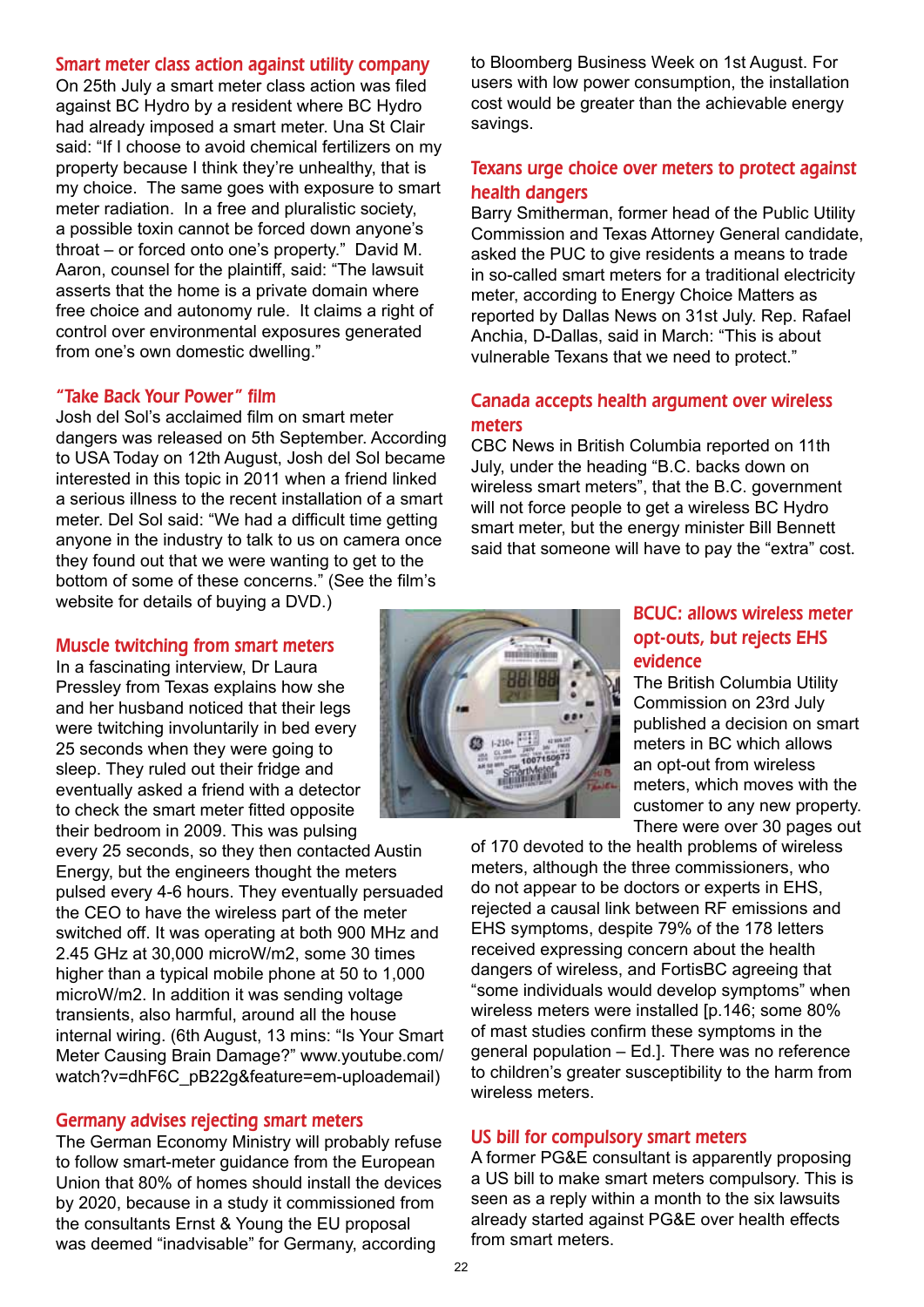#### Smart meter problems: cancer, hacking, not working

Smart meters not only dose you with a 2B cancer agent and can apparently be hacked, but, according to the Daily Telegraph on 10th August, "British Gas, which has installed 1m smart meters, admits they currently do not "work properly" in flats."

# Free download to check

# Smart Meter security

For those concerned with financial rather than health security, SecureState in the USA released Termineter in July. This is a free download on Google Code for testing smart meters, although some critics say it also allows hacking.



# *ES AND SCIENCE: MECHANISM*

# **Voltage-gated calcium channels: mechanism for good and bad EM biological effects**

A review by Prof. Martin Pall of 24 studies concludes that EMFs, with their low energy photons, influence human biology not via heating and chemistry, but via L-type, and perhaps 3 other, voltage-gated calcium channels (VGCCs), since drugs can block these VGCCs. Prof. Pall writes: "EMF exposures act by partially depolarizing the electrical charge across the plasma membrane of cells, activating the VGCCs and it is the increased intracellular calcium levels that are responsible for the reaction to EMF exposure." The studies implicate ELF, RF, nanosecond electrical pulses, static electrical fields and static magnetic fields, since living cells are rarely static, often moving rapidly in such phenomena as cellular ruffling.

The review also considers how VGCC activation can produce 2 well-documented responses to EMF exposure: (a) stimulating bone growth, (b) the production of single-stranded DNA breaks. EMF exposures increase nitric oxide, often almost instantaneously, through calcium stimulation of the action of the two nitric oxide synthases in the cell, iNOS and eNOS, which are both calciumdependent enzymes. Nitric oxide in the cell produces most physiological effects, stimulating the cycle GMP which stimulates, in turn, the G-kinase. Nitric oxide also acts as a precursor of peroxynitrite, a potent oxidant and reactive free radical precursor. EMF stimulation of bone growth and other benefits may use the first pathway and single-strand DNA breaks and other adverse effects the second.

Prof. Pall concludes that claims that biological effects of EMF exposures cannot exist because no plausible mechanisms are now clearly defunct, and we now know where to look in studies on mechanisms of EM exposure. EHS is similar to multiple chemical sensitivity (MCS), where chemicals act by indirectly activating the NMDA receptors and NMDA receptors have similarities to the L-type VGCCs.

(Pall ML, "Electromagnetic fields act via activation of voltage-gated calcium channels to produce beneficial or adverse effects" J Cell Mol Med, 2013.)

# **Comments:**

Prof. Denis Henshaw points out that this further evidence on calcium efflux from cells, from all manner or EMFs, links with Goldsworthy's paper. However, in the introduction Prof Pall says: "The reason that this is such a great puzzle is that these fields are comprised of low energy photons, with energies too low to influence the chemistry of our bodies." In fact low intensity magnetic fields can and very much do affect chemical reaction rates by the Radical Pair Mechanism. This has its routes in The Zeeman Effect discovered in 1896 for which Pieter Zeeman obtained the Nobel Prize in 1902. Goldsworthy commnents that Prof Pall's paper fits in very nicely with his hypothesis (Goldsworthy A, "The Biological Effects of Weak EMFs: Problems and solutions, March 2012) which also explains the windows effect. "As I see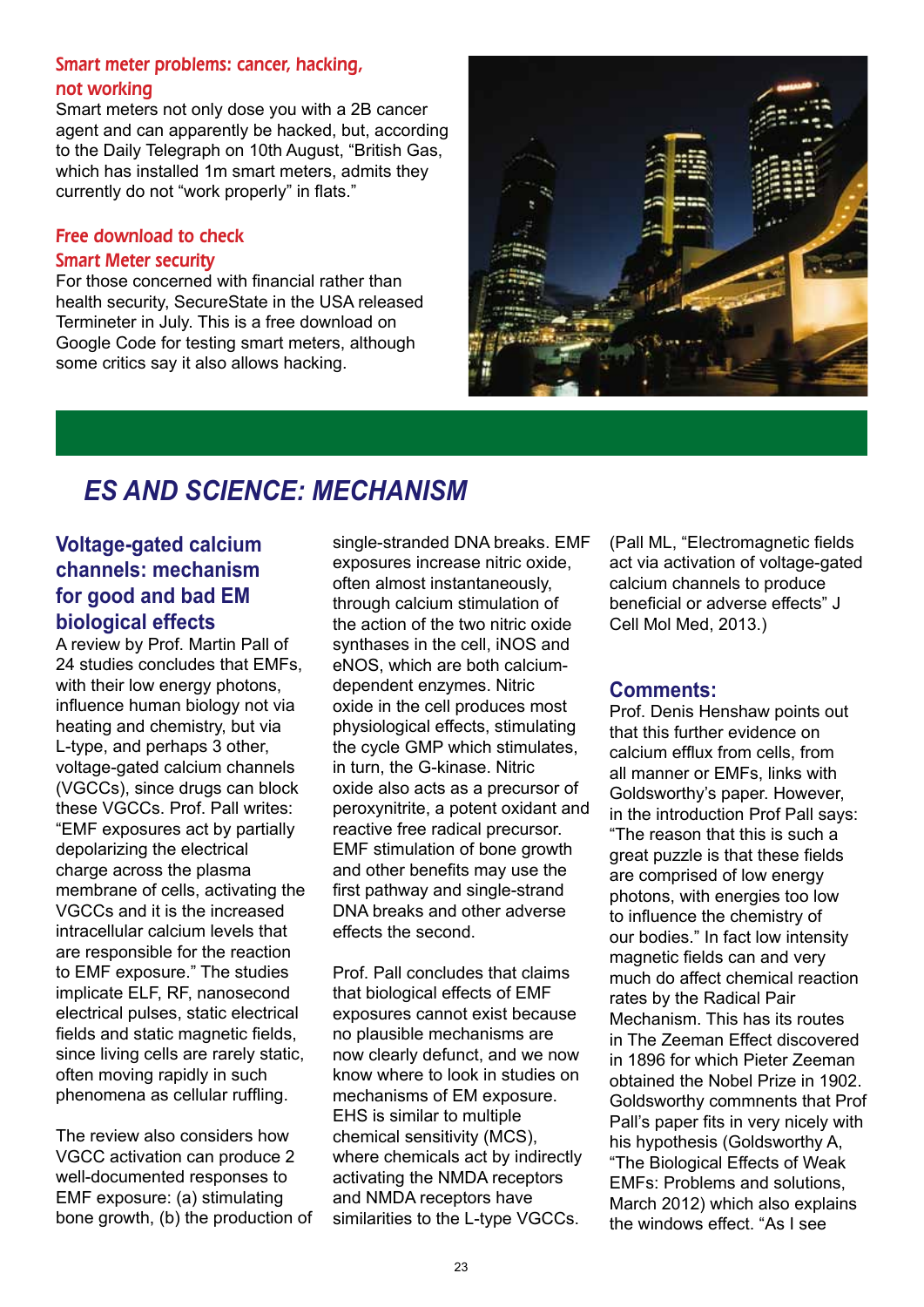

it, the VGCCs will be acting as amplifiers that convert a low level of EMF-induced calcium influx into a much more rapid one that gives an all or nothing response. Since these L channels remain open only for limited time, the effect is to generate one or more strong calcium pulses from a weak but possibly prolonged analogue input. It is in effect an analogue to digital converter, with more pulses indicating a stronger effect. On this hypothesis, relatively few pulses would lead to the activation of cellular repair mechanisms but a large number indicates serious membrane damage and sets in motion autocatalytic self-destruct mechanisms leading to the cell losing its normal function, followed by rapid apoptosis if the damage cannot be repaired in time. Perhaps we should look at both hypotheses together."

# **30 minutes of 3G affects thermal pain threshold of healthy people: mechanism of subjective symptoms**

30 min of 3G UMTS, at SAR 1.75W/kg (1g) and 0.73 (10g) at 2cm depth, applied to the head reduced the desensitization effect of the thermal pain threshold as measured on the surface of the fingers, between repeated stimulations on the contralateral side, in 20 healthy volunteers. Genuine exposure, but not

sham, attenuated subjective sensitization to repeated thermal stimulation, lasting for about 60 minutes post-exposure.

The small nature of acute desensitization effects of genuine UMTS exposure suggest that either (a) the rapid contralateral pain response of the primary somatosensory cortex (S1), usually associated with unilateral stimulation, may not react to UMTS exposure, or (b) the exposure effects may be compensated by the often bilateral representation of pain of the secondary somatosensory cortices (S2), the parallel subsystem conveying thermal and noxious information located in the anterolateral (spinothalamic) pathway, especially in the higher order spinal cord and subsequent relay structure of the central nervous system (CNS).

The S2, which primarily discriminates pain intensity, is usually activated contralaterally to the stimulation side. Intensity discrimination is mainly a neocortical function which is primarily represented in sensory brain areas located in the vicinity of the source of the UMTS signal. Because brain tissue absorbs the energy of the signal, the behavioral effects attributed to non-thermal RF EMF exposure may be caused by subtle perturbations in neural oscillations, resulting in a decreasing internal signal-tonoise ratio. "The present results provide pioneering information about human pain sensation in relation to RF EMF exposure and thus may contribute to cover the existing gap between safety research and applied biomedical science targeting the potential biological effects of environmental RF EMFs." (Vecsei Z et al, Bioelectromagnetics, 2013).

# **25% of EHS confirmed by heart rate variability**

In a replication of a previous study in Colorado with 25 subjects, Dr Havas and Marrongelle tested 69 subjects for EM radiation for 3-min intervals from a 2.45 GHz cordless phone base station at 38 microW/cm2 on heart rate variability (HRV). A few had a severe reaction with an increase in heart rate and altered HRV indicative of an alarm response to stress. Based on the HRV analyses, 7% were "moderately to very" sensitive, 29% "little to moderately", 30% "not to little" sensitive and 6% "unknown".

These results are not psychosomatic and are not due to EM interference. 25% of selfproclaimed sensitivity matched HRV analysis, while 32% overestimated and 42% did not know whether they were ES. Of the 39 participants claiming EHS, 36% said they also reacted to a cordless phone and experienced heart symptoms and, of these, 64% were classified as having some EHS based on their HRV response.

Novel findings include a delayed response to radiation. Orthostatic HRV testing combined with provocation testing may provide a diagnostic tool for some EHS. This protocol underestimates reaction to EM radiation for those with delayed autonomic nervous system reaction and it may under diagnose those with adrenal exhaustion, as their ability to mount a response to a stressor is diminished (Havas & Marrongelle, Electromagn Biol Med., 2013).

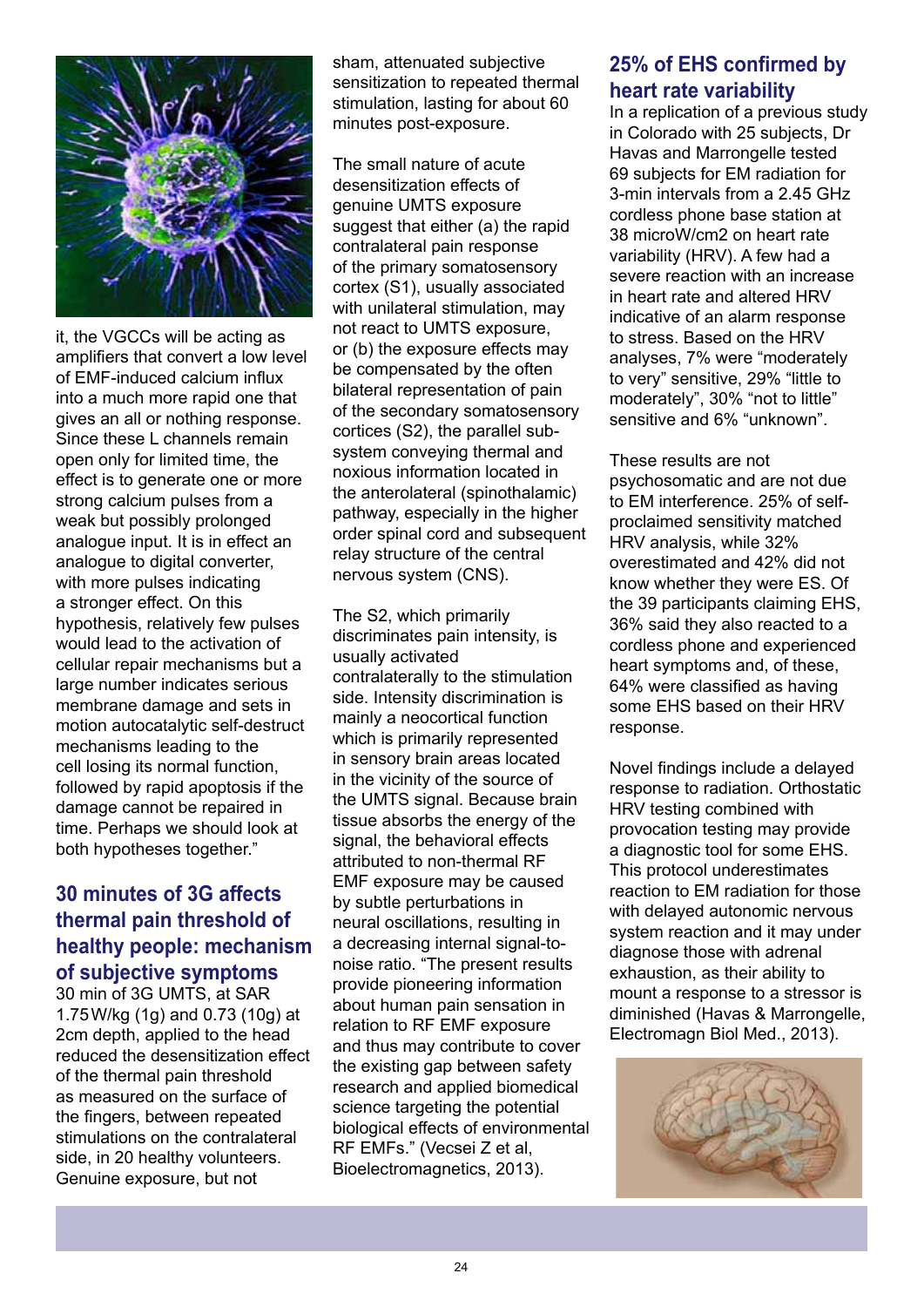# **Non-thermal effects: accepted by scientific consensus**

Non-thermal effects have been accepted since 1958 by the USSR and other countries with nonthermal safety limits. Since 2008, however, the scientific consensus in the west has also accepted adverse non-thermal effects. This is reflected in the Bionitiative 2007 and 2012 Reports, the EU Parliament's and Council of Europe Parliamentary Assembly's acceptance of non-thermal limits in 2009-11, IARC in 2001 and 2011, the Stewart Report's advice on reducing EM exposure in 2000, India's reduction to 10% of INCIRP limits in 2012, PHE's advice on reducing EM exposure in 2013, British Columbia Center for Disease Control's Radiofrequency Toolkit for Environmental Health Practitioners of 2013 (eg. page 9: male infertility, 250: oxidative stress as a "plausible explanation", 257: gene expression and protein formation). Even Sweden's SSI accepted non-thermal effects in 2010, admitting that changes to EEG in the Alpha band "appear to be mediated by a mechanism other than heating".

# **Non-thermal effects established:**

#### (a) epidemiological evidence

This evidence derives from 1979 on ELF and more recently for RF, leading to IARC to classify both as 2B possible cancer agents at non-thermal levels in 2001 and 2011.

#### (b) biological evidence

(i) Navigation systems in bird migration have been shown to use non-thermal magnetic effects. (ii) Peer-reviewed studies show a wide range of humans affected by geomagnetic effects, including aurora sensitivity and thunderstorms.

(iii) Male fertility has been shown to be affected at non-thermal levels in 80% of studies.

(iv) Numerous therapeutic non-thermal EM interventions are now in medical use across the world, approved by regulators and validated by physicians.

#### (c) basic physical/chemical reactions

Prof Denis Henshaw writes: non-thermal effects are deeply rooted in basic physics/chemistry, going back to the Zeeman Effect of 1896 which refers to the splitting of spectral lines due to alignment of the spin orentation of electrons in a magnetic field. The effect is quantum mechanical, not thermal, indeed the energies involved are 10,000,000 below thermal levels. It is counter-intuitive, but so is quantum mechanics. These non-thermal effects manifest themselves in the Radical Pair Mechanism (RPM).

This is the ability, very well known and completely established in spin chemistry, in which low intensity magnetic fields alter the spin states - and hence the chemical reaction products - of free radical pairs. In biology, magnetic fields drive the spin state of a radical pair from the short-lived  $(-10 \text{ ns})$  singlet state to the long-lived (about one micro-second) triplet state. In the latter case the radicals are more available to cause biological damage (see www. electric-fields.bris.ac.uk). There are many who deny non-thermal effects, some through dogma and ignorance, and some because they are not familiar with basic spin chemistry - taught in any good undergraduate chemistry course.

# **FDA in 1993: non-thermal RF accelerates cancer**

An internal memo of 17th April 1993 by Dr May Swicord, then chief of radiation biology at FDA's CDRH and later at Motorola's Florida labs, and Larry Cress, stated: "This small and incomplete database strongly suggests that under at least some circumstances these exposures do indeed accelerate the development of cancer." "The data which exist strongly suggest that MWs can, under at least some conditions, accelerate the development of malignant tumors." A briefing document by Dr. Elizabeth Jacobson, CDRH's deputy director for science, for Dr. Bruce Burlington, the CDRH Director, stated: "Evidence exists of nonthermal and cytotoxic effects at power levels produced by cellular phones" [Microwave News, Jan/Feb.2003, pp.4-5].

# **Non-thermal effects proved: "gaping hole" in sceptic theories**

From a letter by Jon Eakes in the Montreal Gazette on 6th May 2013 about the Royal Victoria's Invitro laboratory, part of McGill University, where "Dr. Paul Héroux has proven that EM fields far weaker than those given off by the smart meters do change the chromosome counts of human cells, effecting basic DNA changes.



Dr. Héroux … discovered that low-powered EM radiation can radically change human metabolism by mechanisms other than the "thermal effect." This is research that punches a gaping hole in Health Canada's position of absolutely no-effect."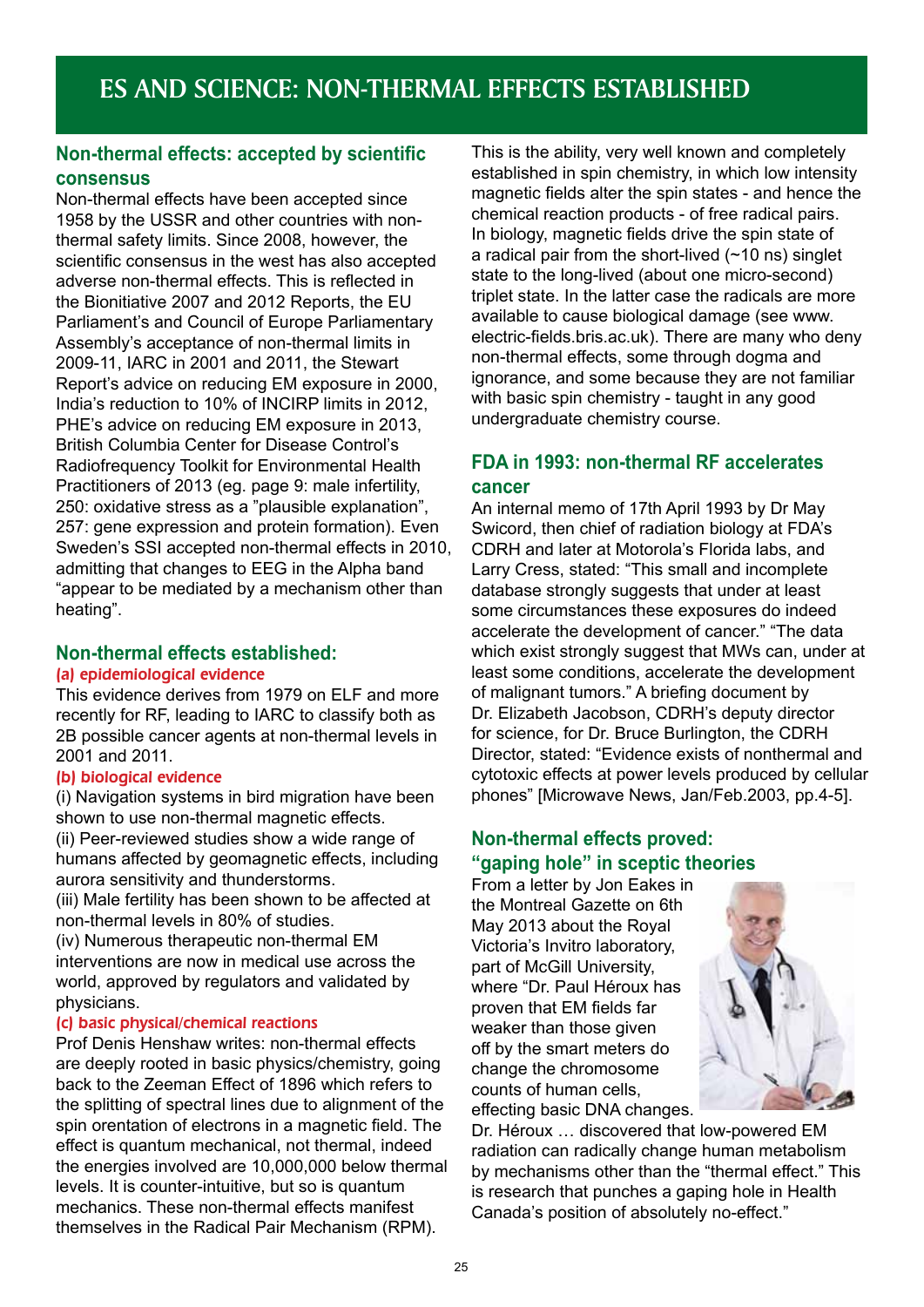# **Peter's experience of ES: "I will keep fighting as long as I can"**

Peter wishes others to know of his story. He wants the last five years of fighting his illness, and also fighting against scepticism, prejudice and mistreatment, not to have been for nothing. He writes: "Please send my gratitude to all the people at ES-UK." The following account of his complex conditions is taken from his 36 pages of detailed notes and doctors' letters.

Peter, a 41-year-old UK resident, has had ES since the 1990s when he was in his mid 20s. In 1988 he started to develop fatigue and muscular problems. This was diagnosed as a progressive congenital mitochondrial dysfunction in 1993. In 1994 he was also diagnosed with ulcerative colitis and in 1999 with ADD. In 2002 he had his amalgam fillings removed but then had high levels of mercury and developed some chemical and more electrical sensitivity. In May 2008 his condition became significantly more severe, with further wasting of skeletal muscles in his trunk, face and limbs; a consultant neurologist confirmed mitochondrial disease.

His ES also became worse in 2008 but then improved from 2009 to 2010 when he lived mainly free from electricity and in February 2009 he had his mains electric power switched off for a while. In 2010 his father could no longer care for him and Peter spent 9 weeks in hospital from November, causing a significant regression in his ES, but both the registrar and a psychiatrist believed ES did not exist although they did not test Peter; such unscientific attitudes did not encourage his family's support. He now lives without family, looked after by a few friends, mainly ex-carers and their families, and 27 hours of agency carers' help per week. They take his ES condition very seriously.

In October 2011 he developed Multiple Chemical Sensitivity when his kitchen was repainted and silicone sealant was used. He now cannot tolerate fumes from a gas heater for more than an hour. In winter, when the temperatures drop to  $3-6<sup>o</sup>C$ , he wears 3 hats, has 4 thermal layers, 2-3 fleeces and a dressing gown, using 6-7 sleeping bags, but even so his health deteriotes. He suffers from damp, but cannot use bleach to remove the mould since he cannot live long away from the kitchen. He has to use organic vegetable-based candles for lighting

rather than scented ones. In 2011 he was also diagnosed by his doctor with trigeminal neuralgia, which can be triggered indirectly by EM exposure via a mitochondrial flare-up. Use of medication for this, codeine phosphate, is limited by his chemical sensitivity, as are paracetamol and aspirin.

For Peter, all three conditions and their symptoms, mitochondrial dysfunction, chemical sensitivity and electrical sensitivity, are inter-linked in that a chemical or EM exposure can trigger all three. This may suggest metabolic weakness, a common feature in some ES studies.

He bought a dog in 2011 when he could still walk a little, and has found his company invaluable, but has been unable to walk more than 4-5 metres since spring 2012. He cannot use a wheel chair on his own, so he is mainly restricted to the kitchen. All meals are prepared by carers and he needs their help to wash, although he then needs to rest for some hours. He has one hour of house cleaning per week and 3.5 hours for carers to act as his agents in posting and copying letters and making telephone calls. He is only allowed to leave his house with two carers present, so this rarely happens. A severe episode of ES in November 2011 weakened his muscles so much that he now has to spend all his time resting on a recliner chair and finds swallowing difficult. His memory is also weakened, being easily distracted, his eyesight becomes blurry, and he has tinnitus and many burning pains. He eats very healthily, since he found that chocolates and cakes caused flare-ups. He had to avoid the lounge in his house because of the neighbour's WiFi, and is now in the kitchen where the EM exposure is less. In about January 2012 he became affected by the batteries in a carer's wristwatch. Just 30 minutes' exposure to a wristwatch in April 2012 caused severe symptoms in an uneven pattern for the next 6-7 days, including a flare-up of mitochondrial and trigeminal neuralgia.

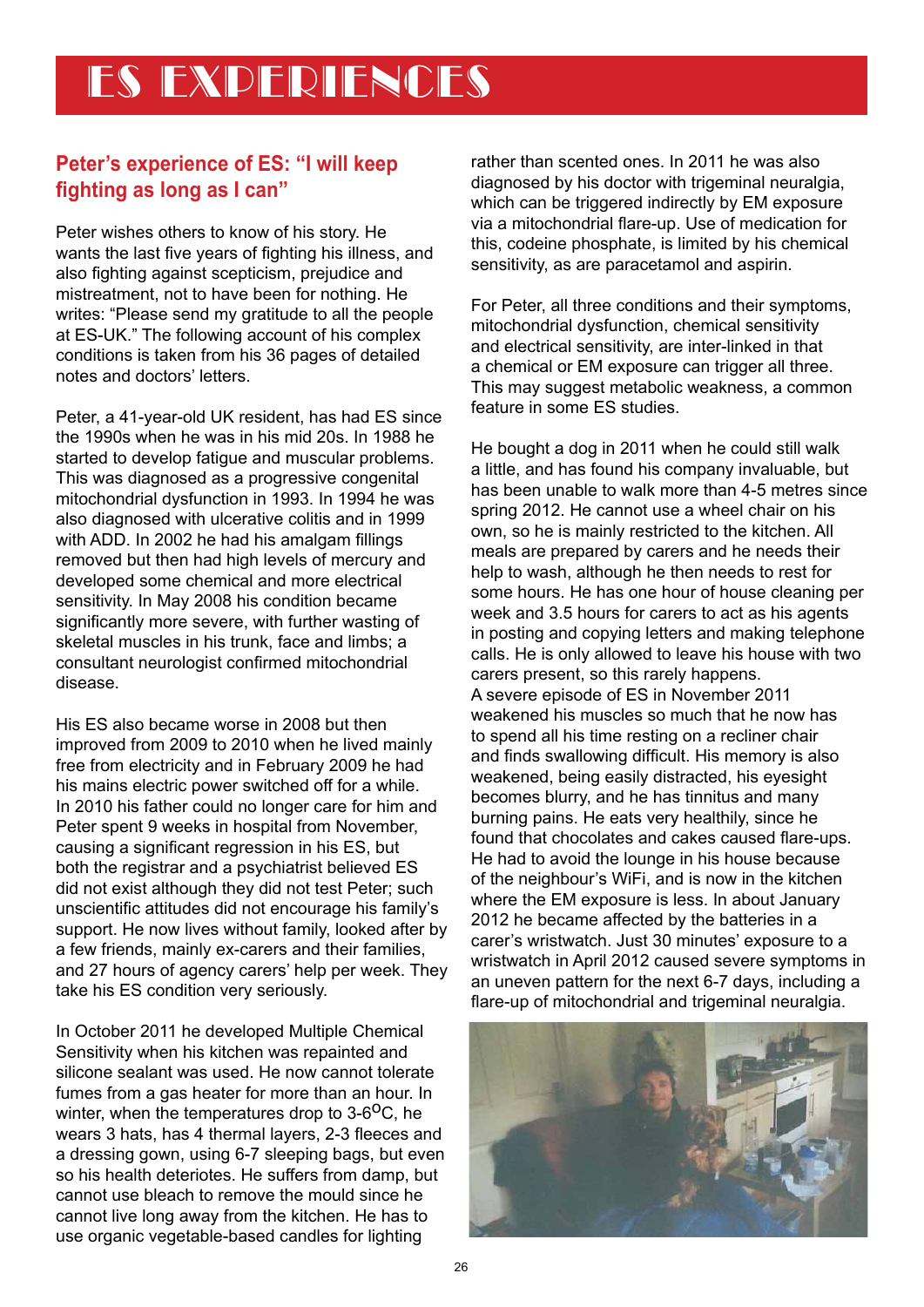This severe episode of ES in November 2011 was caused by carers bringing in mobile phones. His social worker had failed to inform the care agency that ES is 'real' and not 'imagined'. It was compounded by a disgruntled care worker deliberately bringing in his mobile for several consecutive nights, making Peter more sensitised and incapacitated. The police were superb, stating that this was an 'assault' and they were prepared to arrest the individual concerned and look to gain a conviction if an expert witness explained that Peter's symptoms could have been caused by a mobile phone. They were also adamant that his medical condition would not hinder his access to the legal process and were willing to take measures to ensure that he would not have to attend court if necessary.

In June 2012 a 15-minute exposure to a mobile phone led to convulsions 12 hours later and all the usual symptoms but in a more severe form, including 'tense and restless limbs', and mental hyperactivity. His sleep was reduced to none on the first night and then 2-4 hours intermittent light sleep thereafter. The subsequent trigeminal neuralgia, with unbelievable pain down the left side of his head, lasted for 17 hours. It also caused the progressive mitochondrial illness to develop further, meaning than more muscles became permanently weakened and ineffective, so he can no longer sit upright.

In 2009 Peter could tell within 5 minutes if someone had a mobile, but now it takes 20-30 minutes for him to notice symptoms like confusion and shortterm memory defects. After these 20-30 minutes, therefore, the damage has already been done and he will be ill for the following week even if the stimulus causing the initial symptoms is removed after 30 minutes. The damage can be permanent, since the ES can affect his progressive mitochondrial condition. In contrast, back in 2009 he often recovered back to his baseline condition within a few hours.

His symptoms tend to worsen at weekends and in the garden, where the EM exposure is higher. He

can no longer have parcels delivered to his house since he is affected by the mobile and electronic signature devices. He would need two people to help him get to a nearby park but is made ill by the electric cable under the pavement. He has spent less than two hours away from his house and less than five hours in his garden since November 2011. At times Peter feels that his lonely and deprived situation has brought out the worst in his treatment by some carers, officials and businesses. He does not always follow up any failures in services, since he cannot use email and has not used a landline telephone for two years. Even writing can cause a flare-up in his condition, making him ill for days.

Some carers have been excellent and become friends, putting into perspective the few who have abused or exploited him. "ES-UK has also kept me going, as well as Dr Myhill. I can safely say I would not be here without her diagnosis letter provided in August 2011." This enabled Peter to seek better treatment, re-housing, and care at home, rather than enforced stays in hospital. "Also the Newsletters/leaflets from ES-UK have been extremely helpful." He found the book on ES/EHS by Michael Bevington useful, both in helping to show doctors that admission to a psychiatric hospital is inappropriate, and in helping him to keep his sanity by seeing in black and white the typical ES symptoms which he was experiencing.

Since his landlady has served notice in March, Peter's local council is legally obliged to provide a property which will not make him ill. He is now concerned that, if he has to leave his current accommodation, any inappropriate new housing, or even the journey to it, could trigger a flare-up of both his ES and mitochondrial dysfunction. It also seems that social services should have stepped in a long time ago to ensure he has suitable housing, such as with appropriate heating and hot water, given his severe disability. He is now dependent on his doctors, solicitors, social services and the local council to find a place where he can live free from chemical and EM exposure.